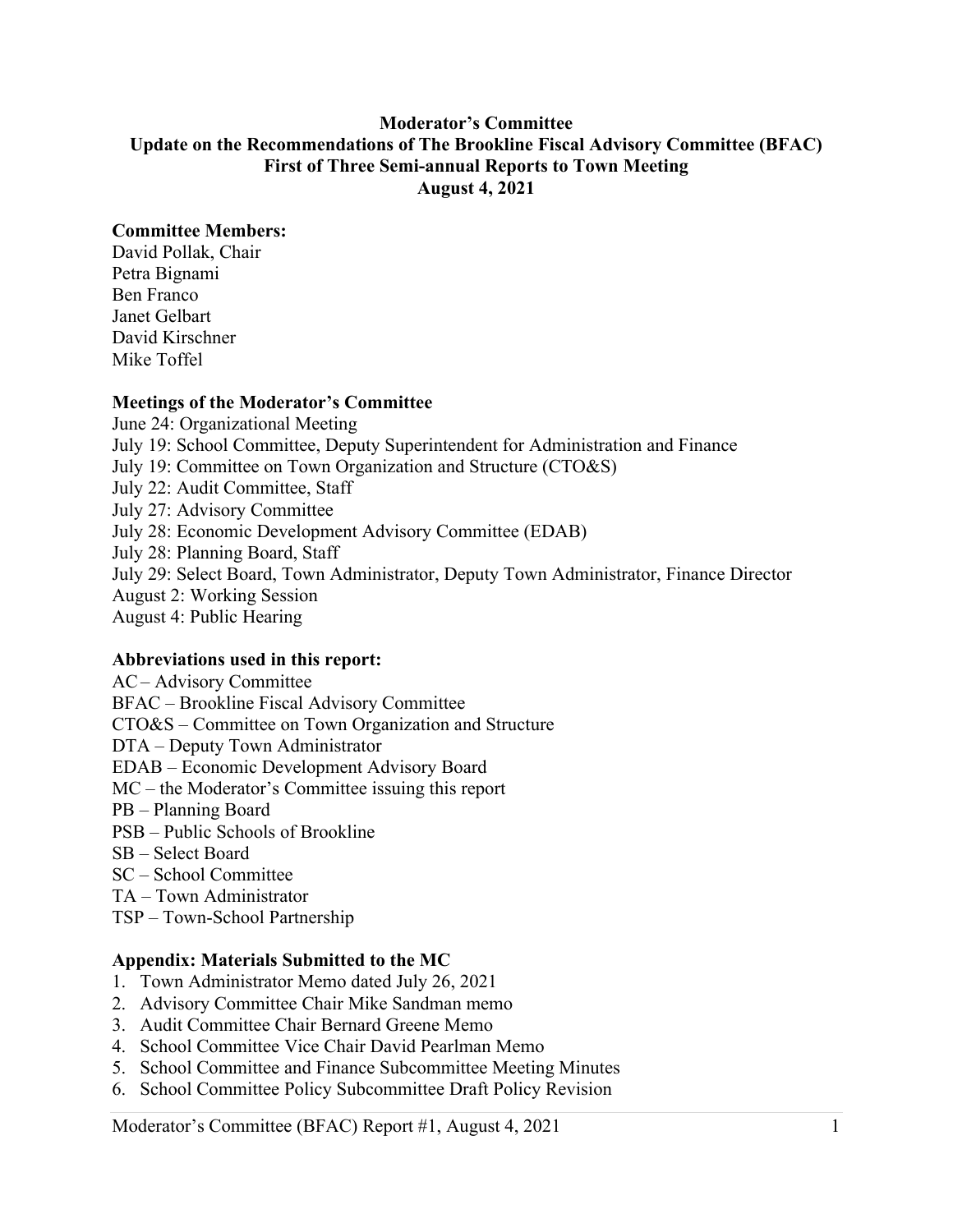- 7. EDAB Co-chair Paul Saner Memo
- 8. EDAB memo to the Select Board dated April 7, 2020
- 9. EDAB memo from Member Ken Lewis regarding Fiscal Impact & Buildout Model dated July 29, 2021
- 10. Planning Board Chair Steve Heikin Memo dated July 14, 2021
- 11. CTO&S Liaison Sean Lynn-Jones memo

### **Overview**

Pursuant to the passage of Article 36 at the 2021 Annual Town Meeting in June 2021, Moderator Kate Poverman created this Moderator's Committee (MC) to report to Town Meeting about what has and has not occurred in relation to the recommendations of the Brookline Fiscal Advisory Committee (BFAC) since it presented its report in February 2020. This is the first of three semiannual reports of the MC, each timed to coincide with the opening of the Warrants for Fall 2021 Special Town Meeting, 2022 Annual Town Meeting, and Fall 2022 Special Town Meeting.

Brookline's annual expenses are projected to grow faster than its annual revenues, resulting in a "structural deficit" that the Town Administration projects will amount to \$35 million by FY 2026, just five years from now.<sup>[1](#page-1-0)</sup> Given Brookline is legally prohibited from incurring budget deficits, the Town *must* implement measures to increase annual revenues and/or reduce annual expenses to close these projected gaps. The BFAC report dissects the many underlying challenges that contribute to the town's structural deficit, and offers a range of recommendations—some broad, others more specific—that seek to help Brookline consider a range of options to address its structural deficit. BFAC described and offered recommendations for how the Town should think more strategically and explicitly about the few long-term options it faces to address the structural deficit: increase (net) revenues through measures by increasing economic development, payments in lieu of taxes (PILOTs), local fees, and/or operating overrides. The Town can slow the pace of its rising expenses, such as by finding more efficient ways to deliver services and/or scaling back some services. Moreover, the BFAC report included recommendations to increase the Town's sophistication in its use of data, analysis, collaboration, and strategic thinking to improve its fiscal and operations management.

In its report, BFAC directed its 18 recommendations (and additional "sub-recommendations", totaling 35) to particular Boards and Committees that BFAC identified as having responsibility for the issues raised in each recommendation. The MC reached out to each of these seven Boards and Committees to request written updates on what they had done in relation to the specific BFAC recommendations that had been directed their way, and to invite them to attend a MC (Zoom) meeting focused on their set of recommendations. The Select Board, School Committee, and Audit Committee were asked to respond in relation to the 31, 13, and 11 discrete BFAC recommendations respectively, relevant to their scope of responsibilities. The Audit Committee, CTO&S, EDAB, and Planning Board were each asked to comment on the one BFAC recommendation related to each of them.

<span id="page-1-0"></span><sup>1</sup> Brookline Budget Book, *FY2022-FY2026 Long Range Financial Plan*, December 22, 2020, https://stories.opengov.com/brooklinema/published/KGO3tD6kr

Moderator's Committee (BFAC) Report #1, August 4, 2021 2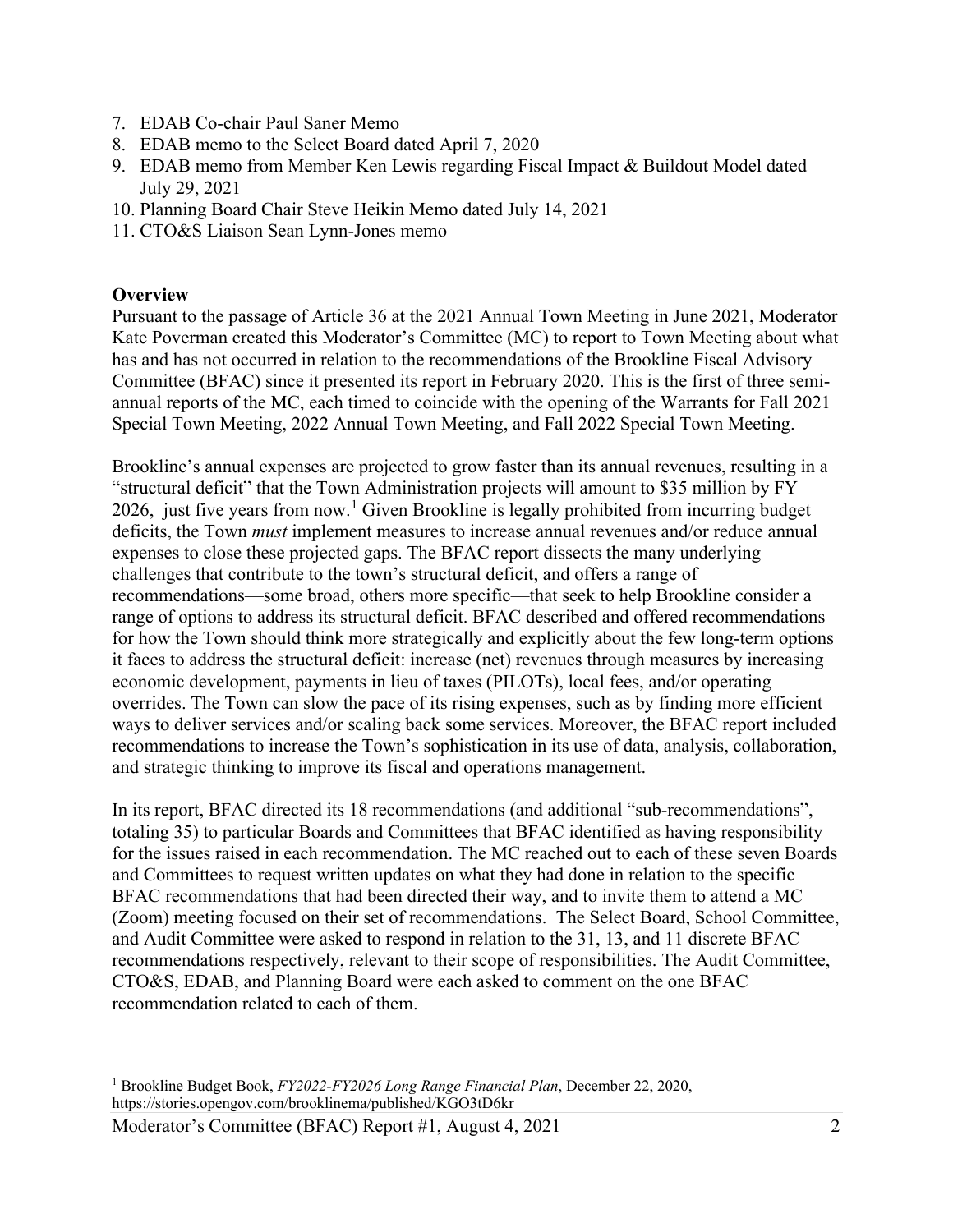Over the course of two intense weeks of long evening Zoom meetings held July 19-29, 2021, the MC met with representatives from each of these seven Boards and Committees, as well as many of the town's top staff including the Town Administrator, Deputy Town Administrator, and the School Department's newly hired Deputy Superintendent for Administration and Finance. All were asked to address whether they had considered each relevant recommendation; if not, when they planned to consider it; whether they implemented the recommendation; if not, when they planned to implement it.

#### **What We Heard**

This has been an extraordinarily challenging time for all, and town government is no exception. Systems were disrupted and had to be reconceived and restructured, budgets needed to be reimagined, and school buildings, the senior center, libraries, and Town Hall were closed. It was not an easy time to think deeply about new strategies and processes that will result in the longterm improvement of the town's fiscal health.

Staffing resources are a significant challenge to implementation of many of the most critical of the BFAC recommendations. This was especially true in the School Department which underwent a total change in leadership in the past year.

In our intense and informative meetings, we heard an overwhelming focus on the tactical and the operational, rather than the strategic emphasis that BFAC stressed is needed. Some of this was a necessary result of dealing with the overwhelming challenges of the pandemic, but it seems unlikely to improve without significant changes in the priorities of our town leaders, including using a planning horizon that exceeds the annual budget cycle.

We heard mixed enthusiasm from those we met with to engage in the deep and challenging work of budget reform, long-range planning, reserve fund discipline, and other solutions to our structural deficit. We look forward to meeting with these leaders again in six months to hear what new thoughts they have and what new steps they have taken.

## **Looking ahead**

In the MC's next report prior to 2022 Annual Town Meeting we plan to also provide the dates that each public body deliberated on each relevant BFAC recommendation and their votes accepting or rejecting action.

In the following pages the abbreviated text of the BFAC Recommendations are in boxes.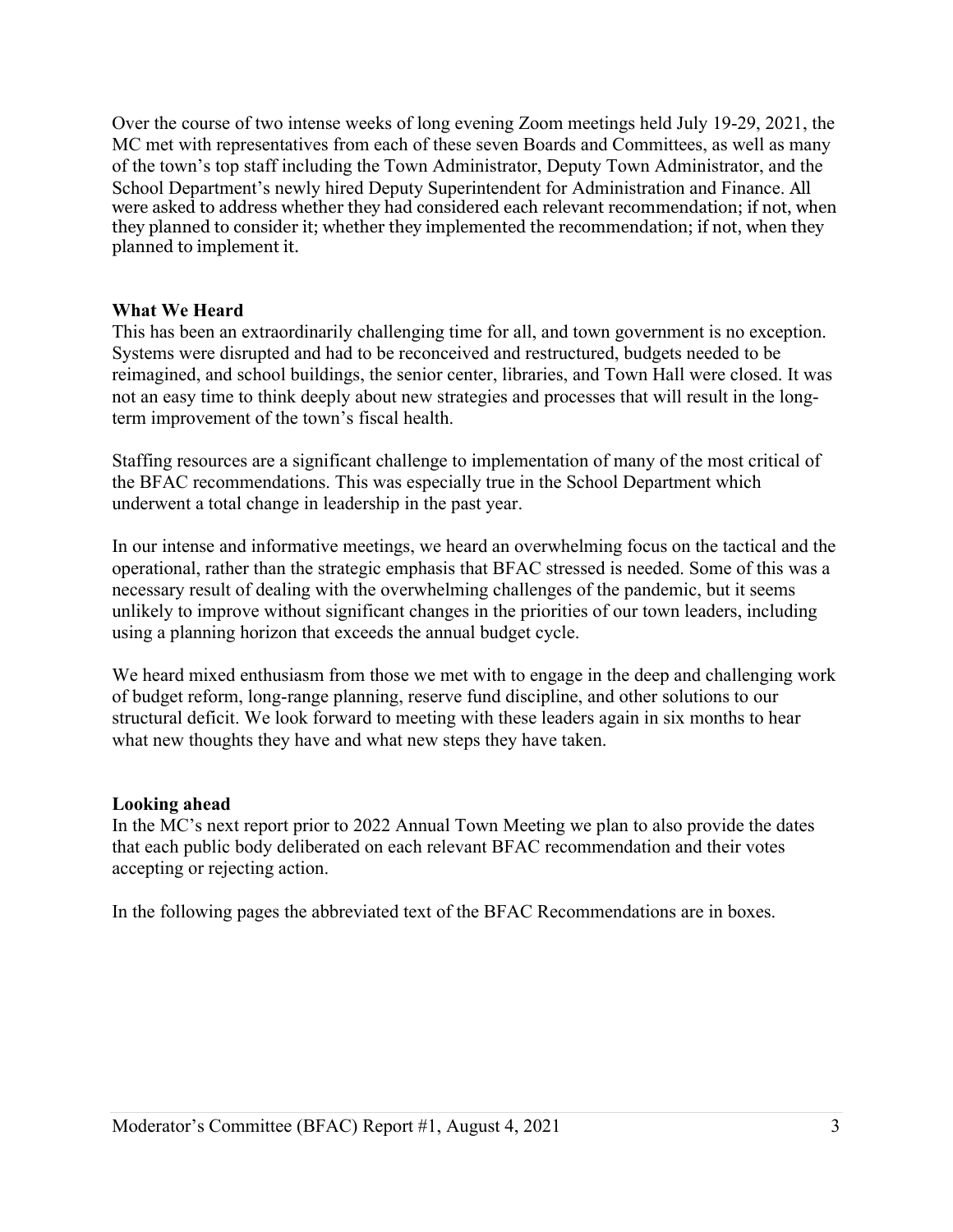### **Recommendation 1. Performance Management**

The Select Board and School Committee should have their administrations adopt common financial policies, to the extent possible, and create and institute performance management metrics to allow for better evaluation of budgetary decisions and lessen the influence of anecdotal statements and special interests in financial decisions.

Recommendation 1 was generated by BFAC's focus on closing the structural budget gap over time. Operational Performance Improvement requires that a proactive strategy be put in place to enhance revenue and/or reduce costs. As each hypothesis for performance improvement is identified it must be analyzed and documented including steps for implementation. BFAC offered a template for performance management initiatives in its report and recognized the need for additional budget analysts for the Town Administrator and School Administration to frame and compute the return on investment of several initiatives.

As of this date, neither the Select Board nor the School Committee have prioritized resources to undertake a proactive performance management function that would address the on-going structural deficit.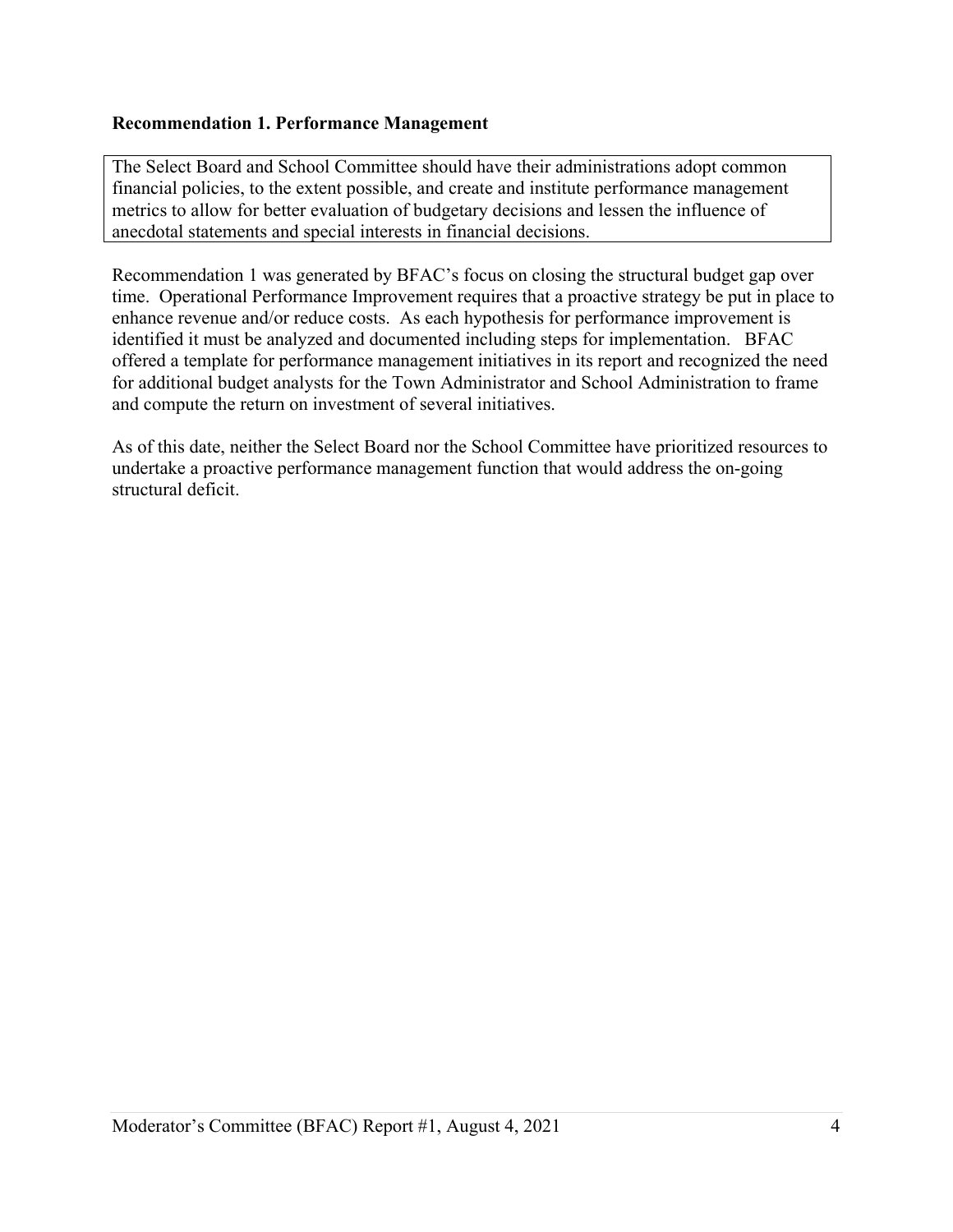## **Recommendation 2. Financial Review and Budget Summits**

The Select Board, School Committee, and Advisory Committee should adopt a financial review and budget process requiring periodic summits among the Select Board, the School Committee, and the Advisory Committee.

Recommendation 2 was developed by BFAC to focus on the necessary dialogue among the SB, TA, SC and AC to align all key stakeholders on financial targets consistent with the performance of peer AAA rated cities and towns. The town of Lexington, MA was used as an exemplar in how the parties in that town have dedicated resources to focus on the financial performance of town and schools. The Town-School Partnership (TSP) Committee has been identified by all parties as a good group and setting for this work, and there is general support for expanding the TSP Committee's purpose and agenda. This restructuring has not yet occurred.

While the TSP Committee has met frequently over this past year, it has only been concerned with its historic agenda of working out the final arrangements for the annual budget. We heard enthusiasm for the quarterly summits recommended by BFAC from AC and SC as well as the Town Administrator, but we heard skepticism from Select Board as to the effectiveness of these summits.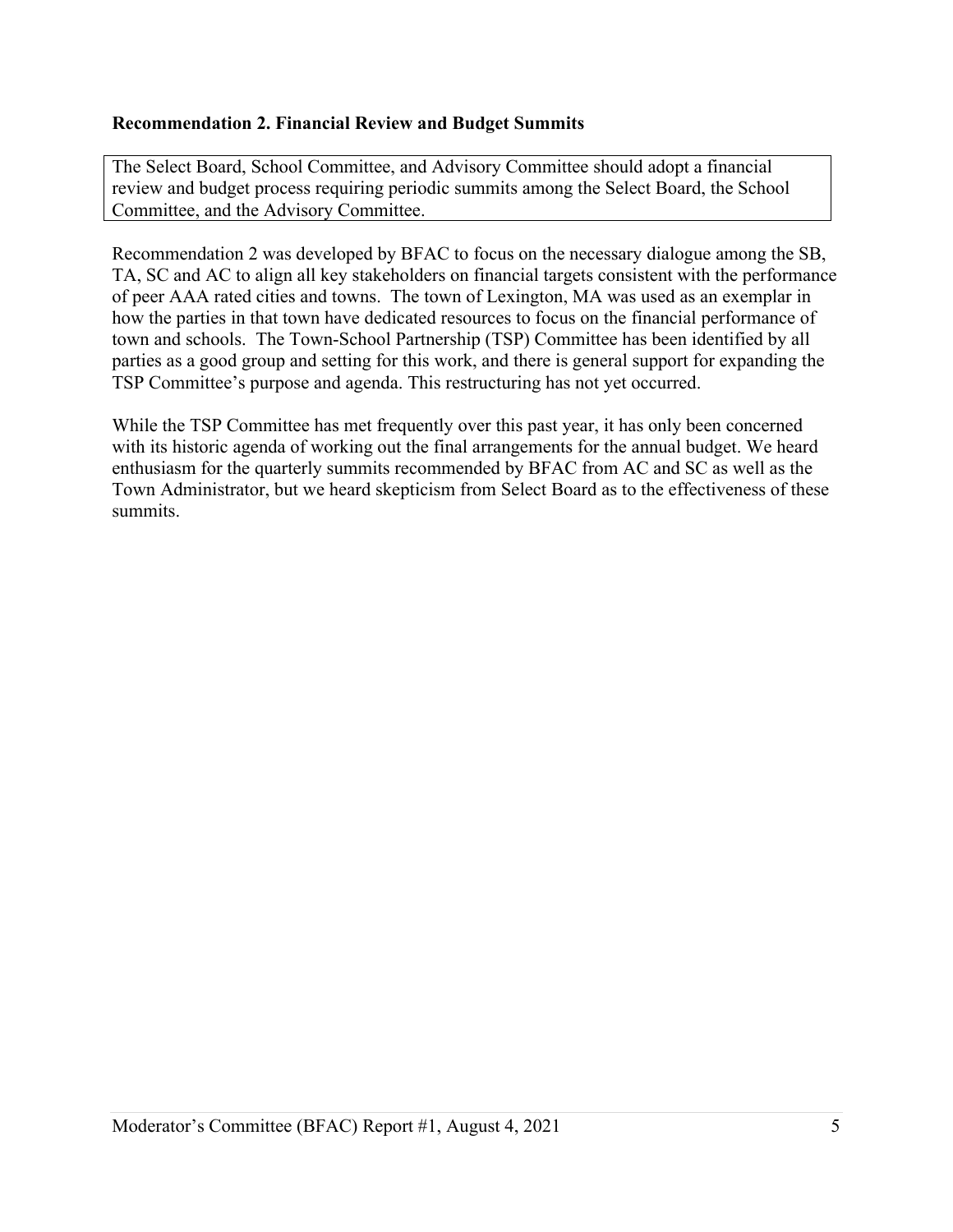## **Recommendation 3. Warrant Article Development**

To the extent permissible, reform the warrant article development, review, and implementation process to enable consistent, transparent, robust analysis and reporting of each article's shortterm and long-term costs and benefits; to discourage financial appropriations made outside the annual budget cycle; and to take into consideration the limitations of staff time and volunteer resources.

Recommendation 3 was motivated by BFAC observing that "warrant articles often have budgetary impacts that are not well understood when they are voted on by various committees and by Town Meeting and often trigger an opaque process (rather than transparent discussions) about which other priorities will see reduced funding to compensate." BFAC recommended that the Select Board create a committee that would include (at least) Town Meeting Members who are not members of the Advisory Committee to consider Recommendation 3.

Select Board has not deliberated Recommendation 3, and has not created this committee.

Advisory Committee and the Moderator are currently exploring ideas to change how the Advisory Committee reviews warrant articles, such as by changing its subcommittee structure and workflow. They anticipate implementing these changes in time for the Advisory Committee's warrant article reviews associated with the Fall 2021 Special Town Meeting. These changes might achieve some of Recommendation 3's objectives, and the BFAC Moderator Committee will explore this in its next report (Spring 2022).

Planning Board expressed concern that citizen initiated zoning changes, while generally wellintended, create a significant diversion of time and resources from the core workloads of the Planning Department as well as various committees.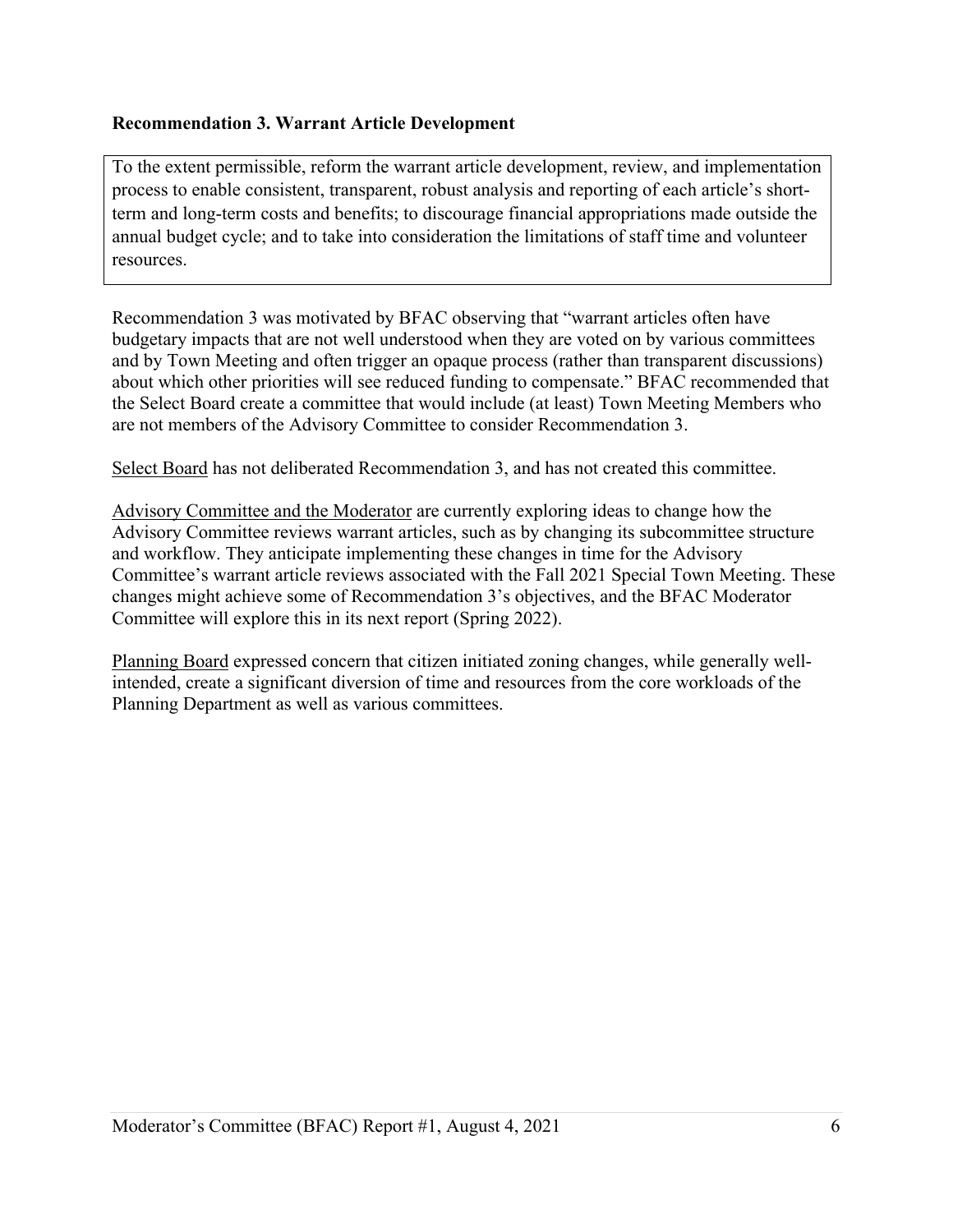## **Recommendation 4. Advisory Committee Structure and Skills**

Change the structure, composition, and scope of the Town's Advisory Committee so it has the required skills and time to focus its attention on financial monitoring, analysis, and policy evaluation of both existing policies and proposed warrant articles.

Recommendation 4 was motivated by BFAC observing that "As the finance committee for the Town, the Advisory Committee (AC)…charter should require that AC members possess financial sophistication and knowledge of the Town's financial future, beyond warrant article review and evaluation." BFAC recommended that Advisory Committee be reformulated to better enable it to "provide apolitical expertise" and "more robust and timely financial recommendations….in order to foster better-informed and better-aligned decision making," and that the "Town and Town Meeting will benefit from advice grounded in the relevant expertise and informed by a comprehensive understanding of the Town's financial condition." BFAC recommended bylaw changes to narrow and deepen the Advisory Committee's focus on "1) monitoring the overall financial targets and operational performance of the Town and Schools; 2) analyzing the short- and long-term financial costs and benefits of proposed Warrant Articles; and 3) evaluating and, if deemed appropriate, suggesting modifications to proposed articles having financial or operational impact that will come before Town Meeting." BFAC noted that "This narrower focus should trigger a review of both the size of the Advisory Committee and the required skill sets of its members to ensure the relevant and appropriate professional expertise is brought to bear."

BFAC recommended that a committee be formed to consider Recommendation 4, or that the Committee on Town Organization & Structure (CTO&S) do so.

Subsequent to the BFAC report, Town Meeting passed bylaw changes<sup>[2](#page-6-0)</sup> as follows that provide more flexibility to Advisory Committee relating to its scope and focus:

- new discretion to review only some (rather than all) warrant articles
- new discretion to issue either a report (analysis) or also a recommendation for each article it chooses to analyze.

A majority of the AC did not embrace this new flexibility and AC continued to review and make a recommendation on every item in the Spring 2021 warrant. The Moderator and AC Chair are suggesting changes (as discussed under recommendation 3) that would allow for a more focused analysis in the Fall of 2021.

Moderator's Committee (BFAC) Report #1, August 4, 2021

<span id="page-6-0"></span><sup>2</sup> Article 29 at Fall 2020 Special Town Meeting, the "Amendment proposed by John Bassett" (in Supplement 2) to Advisory Committee's motion (in Supplement 3). See Article 29 – Supplements 2 and 3, starting at PDF page 322 in *Combined Reports November 17, 2020 Special Town Meeting with supplements,* [https://www.brooklinema.gov/DocumentCenter/View/22965/Combined-Reports-November-17-2020-Special-Town-](https://www.brooklinema.gov/DocumentCenter/View/22965/Combined-Reports-November-17-2020-Special-Town-Meeting-with-supplements)[Meeting-with-supplements](https://www.brooklinema.gov/DocumentCenter/View/22965/Combined-Reports-November-17-2020-Special-Town-Meeting-with-supplements)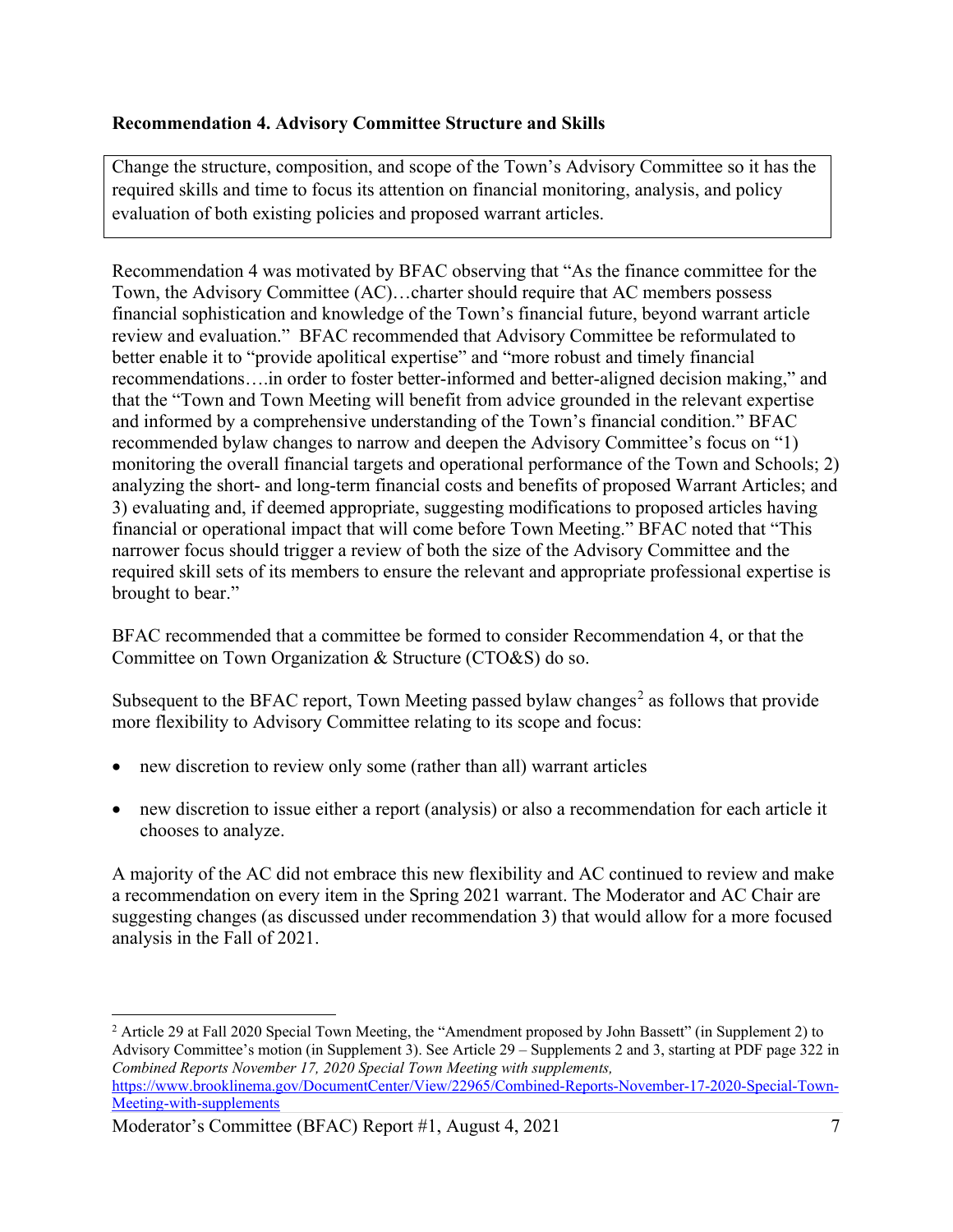The same bylaw change also increased the maximum number of non-TMM members on AC from 8 to 10, expanding the pool of available applicants to provide both relevant expertise and demographic diversity while retaining a strong majority of elected representatives for those instances when AC acts on behalf of TM.

Select Board has not taken up the issue of Advisory Committee organization and structure, but is aware of the current efforts by the Moderator and Advisory.

Committee on Town Organization & Structure (CTO&S) representatives told the MC that they have not considered Recommendation 4, but might do so after the Advisory Committee and Moderator implement changes they are currently discussing.

Planning Board questioned whether AC is the right body to review zoning change Warrant Articles that are not directly related to town revenue/budget.

Advisory Committee and the Moderator are currently discussing restructuring and revising the focus of Advisory Committee, seeking to implement some changes before the Fall 2021 Special Town Meeting. These changes might achieve some of Recommendation 4's objectives, and the BFAC Moderator Committee will explore this in its next report (Spring 2022). In response to the comment from Planning Board, AC noted that most or perhaps all zoning changes have implications for town revenue/budget.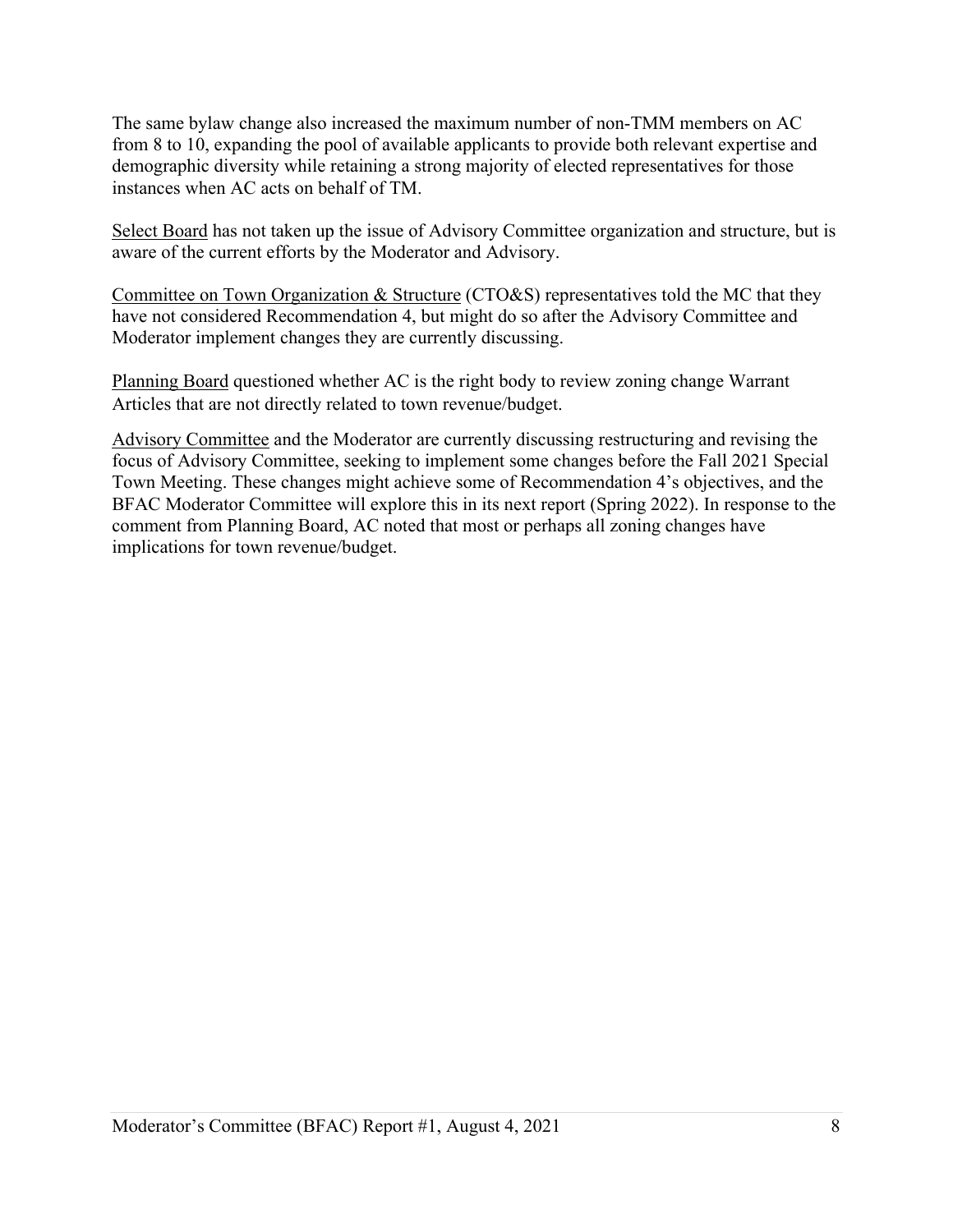## **Recommendation 5. Auditor Rotation and Scope**

Change the Town's independent audit and accounting firm at least every ten years. Rotate the lead partner assigned to the Town every five years. The next audit firm Brookline appoints should complete the annual audit of the fiscal year-end financial statements and conduct a sufficiently inquisitive review of the Town and School's internal controls.

BFAC's recommendation is twofold: to periodically change audit firms and audit partners and to expand the scope of the audit to include a review of managerial as well as financial accounting issues.

At its meeting of December 9, 2020, the Audit Committee acknowledged the potential value in issuing an RFP for audit services every ten years and changing the supervising audit firm partner every five years but felt that a rigid timetable for changing auditors could prove disruptive. While the current audit firm has served for over 20 years, the Audit Committee recommended, and the Select Board approved, extending the current auditor's engagement for an additional three years. Consideration of a change in audit partner was deferred to a later time.

The Audit Committee felt that an expansion of audit scope was inappropriate and best left to separately engaged consultants such as the Town's Financial Advisor.

New appointees to the Audit Committee who met with the MC but were not in attendance at the December 9 meeting suggested that both the audit term and scope be revisited based on emerging best practice which incorporates risk assessment into the audit charter.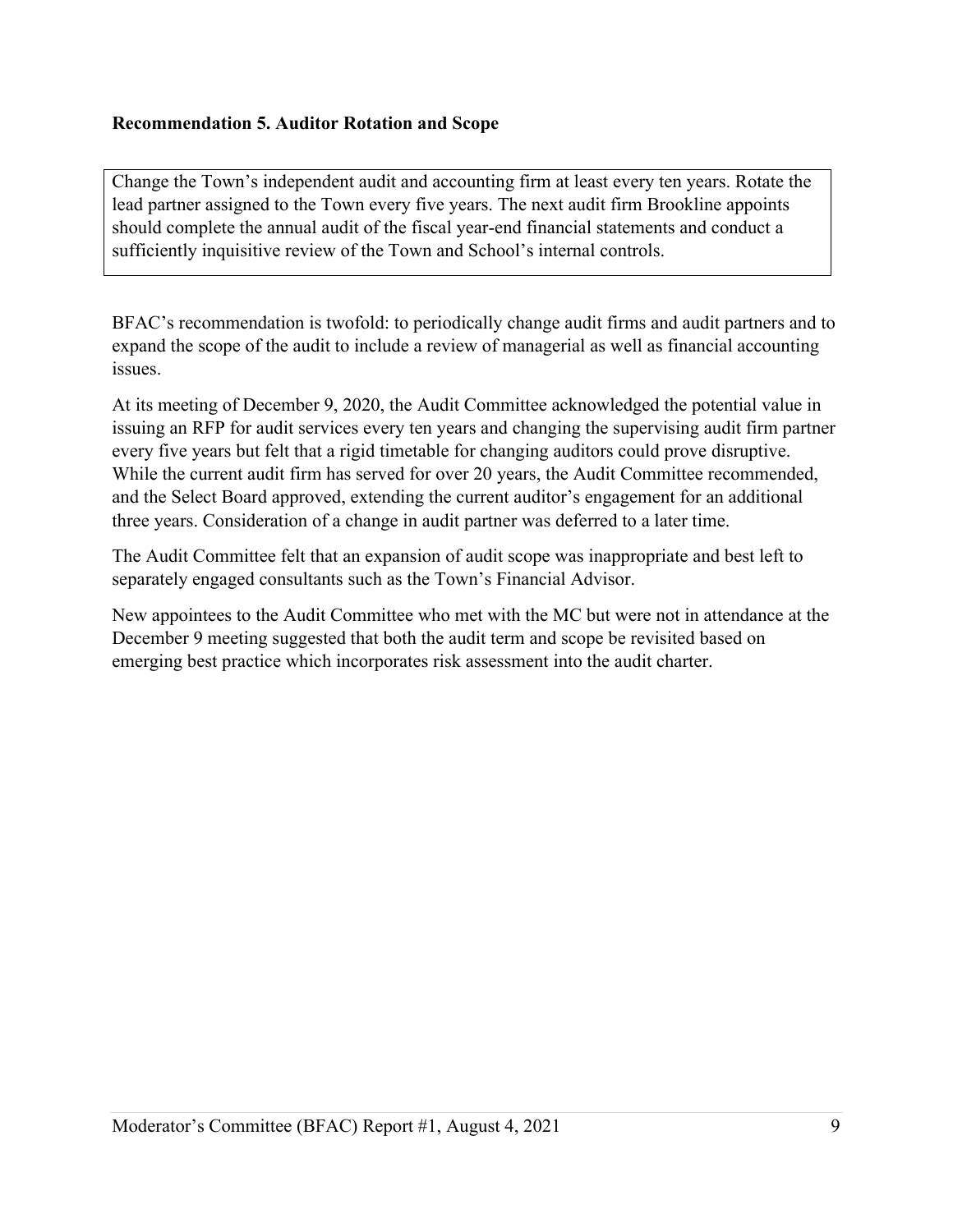## **Recommendation 6. Program Evaluation**

Evaluate key programs and services on a periodic basis to assess their effectiveness and completion of objectives and to identify potential cost savings and opportunities for the redeployment of resources.

- **6.1** Require an investment analysis for new initiatives as well as look-back assessments.
- **6.2** Create rubrics and metrics for establishing spending and investment priorities, including the identification of funding sources.
- **6.3** Pilot test zero-based budgeting (ZBB) and outcome-based budgeting (OBB).

School Committee has drafted policies (shared with the MC) for implementing Recommendation 6, but has not yet moved them forward within their Policy Subcommittee. SC has a longstanding policy of evaluating new initiatives prior to implementation, but do not consistently conduct a formalized look-back or reassessment at a later date. They hope to have a more substantive update in the next reporting cycle. The new Superintendent has expressed an interest in zerobased budgeting, and the creation of the Remote Learning Academy during the pandemic provided a real-time experiment with the concept.

Both Select Board and Advisory Committee regard recommendation 6 as part of a performance management and evaluation system. Both expressed a need to develop metrics appropriate to each Town department, but neither has taken steps toward implementation. The Advisory Committee is considering creating a "super subcommittee" to review the budget as a whole which would facilitate analysis of resource reallocation. This group would also be involved in working with departments to create the appropriate metrics for a performance management system.

Town Administrator hopes to use the funding available under the American Recovery Plan Act to hire one additional staff member to administer the grant, and believes that this addition to the finance staff will add some capacity to begin creating a performance management system. He is not enthusiastic about the zero-based budgeting concept and believes strong performance metrics would generate a better result. Like the Schools, the Town gained some real-time experience with zero-based-budgeting in implementing the cuts necessitated by the pandemic and gradual rebuilding of services.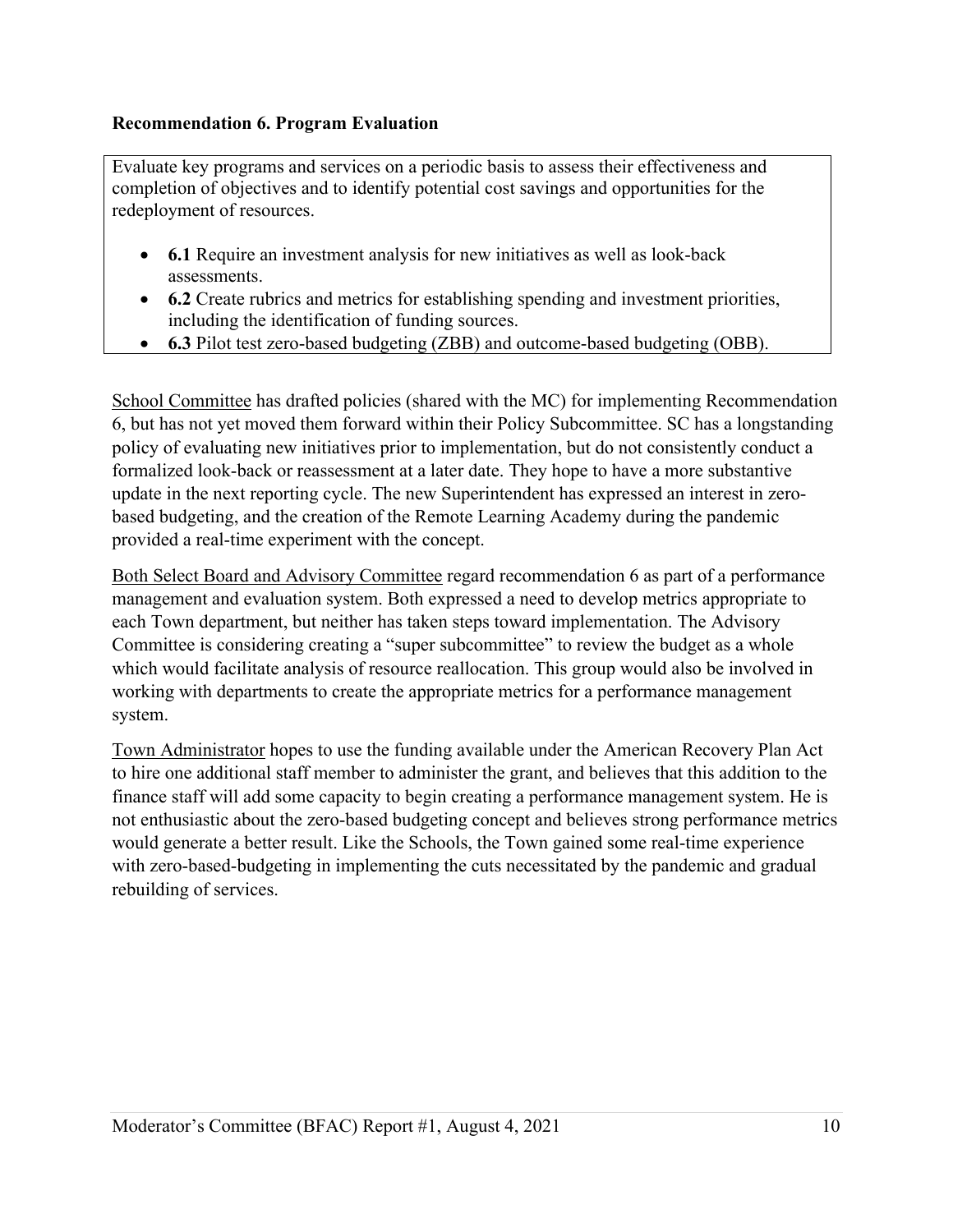# **Recommendation 7. Select Board Fiscal Leadership Responsibilities**

Establish the practice of designating three individual Select Board members as having primary responsibility for a) financial affairs of the Town, b) capital investment plans and activities, and c) economic development activities inclusive of long-range planning and zoning reform, with each Select Board member to monitor, evaluate, and supervise the work of staff with regard to the relevant affairs of the Town. In addition, establish policies and review responsibilities and authorities to have Select Board members lead by example in the area of financial discipline and to clarify and consider strengthening the role of the Town Administrator. Finally, implement a staff-based financial and capital management structure mirroring the Town's organization with appropriate oversight assigned to School Committee members and subcommittees.

- **7.1.** Encourage Select Board Members to lead by example in establishing improved financial decision making.
- **7.2.** Clarify positions of financial responsibility and authority
- **7.3.** Increase transparency and comprehension through the professional revision of 1) documentation for budget policies and procedures; and 2) format and content of financial reports.

BFAC's Recommendation 7 advised the Select Board and School Committee take steps to increase accountability, authority and transparency in fiscal management and planning.

Select Board has yet to take action in response to BFAC's Recommendations 7.1 and 7.2 and has no plans to do so in the future. The SB believes that implementing these recommendations would be beyond their legal authority under state law and town bylaws. This appears to be a misinterpretation of the BFAC recommendation because SB assumes it means delegating authority to individual SB members rather than designating individual members to monitor, evaluate and supervise in specific areas. Despite the clarification from members of the MC, SB expressed no desire to reorganize their committee assignments so that individual SB members cover a focused portfolio of issues such as financial affairs, economic development, etc.

SB believes it has begun to respond to recommendation 7.3 and committed to continuing to improve its financial transparency and educational efforts. Since the delivery of the BFAC report the Town has implemented a new budget and financial management software platform – OpenGov. This has standardized the budget process across Town departments and provides the administration with new reporting and visualization capabilities. Additional software enhancements are being investigated and implemented. In addition, the Town Administrator has hosted at least one "Budget 101 Forum," has partnered with the Brookline League of Women Voters on educational forums and expects to conduct additional educational programing in the future.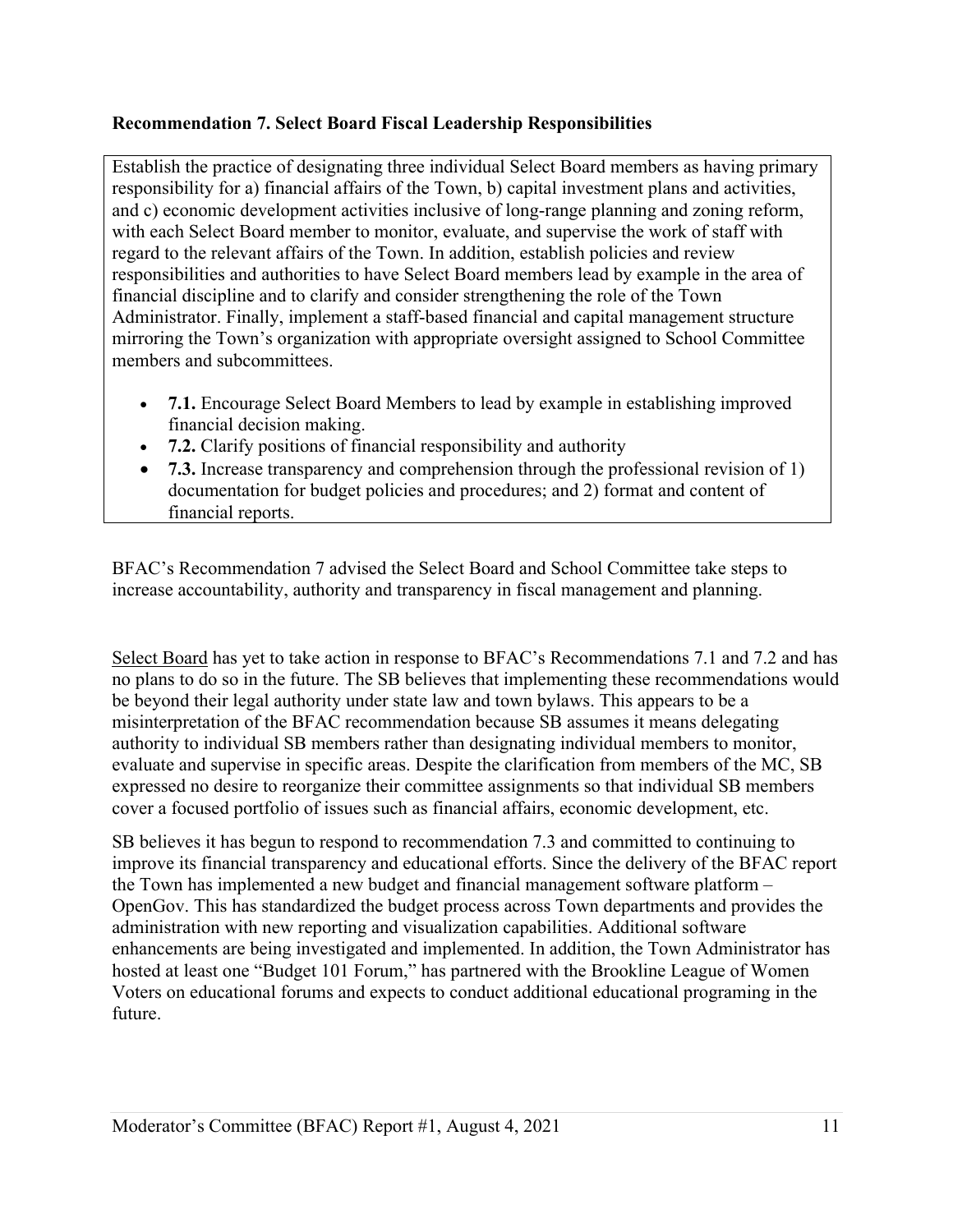School Committee has taken the following actions with regard to Recommendation 7.3:

- redrafted relevant sections of its Fiscal Policy Handbook and is awaiting feedback from the School's Finance Department.
- posts financial information on the PSB's website and through OpenGov, and has enhanced communication with its Parent-Teacher Organizations and School Site Councils.
- produced simplified charts and graphs to eliminate extraneous information and highlight multi-year trends.
- is establishing consistent operating and capital metrics to assist the School Committee in decision making.
- substantially revised its budget book during the past several budget cycles to make information easier to find and digest.

Both EDAB and Planning Board strongly support Recommendation 7 because focused support from SB would facilitate more effective and efficient economic development discussions.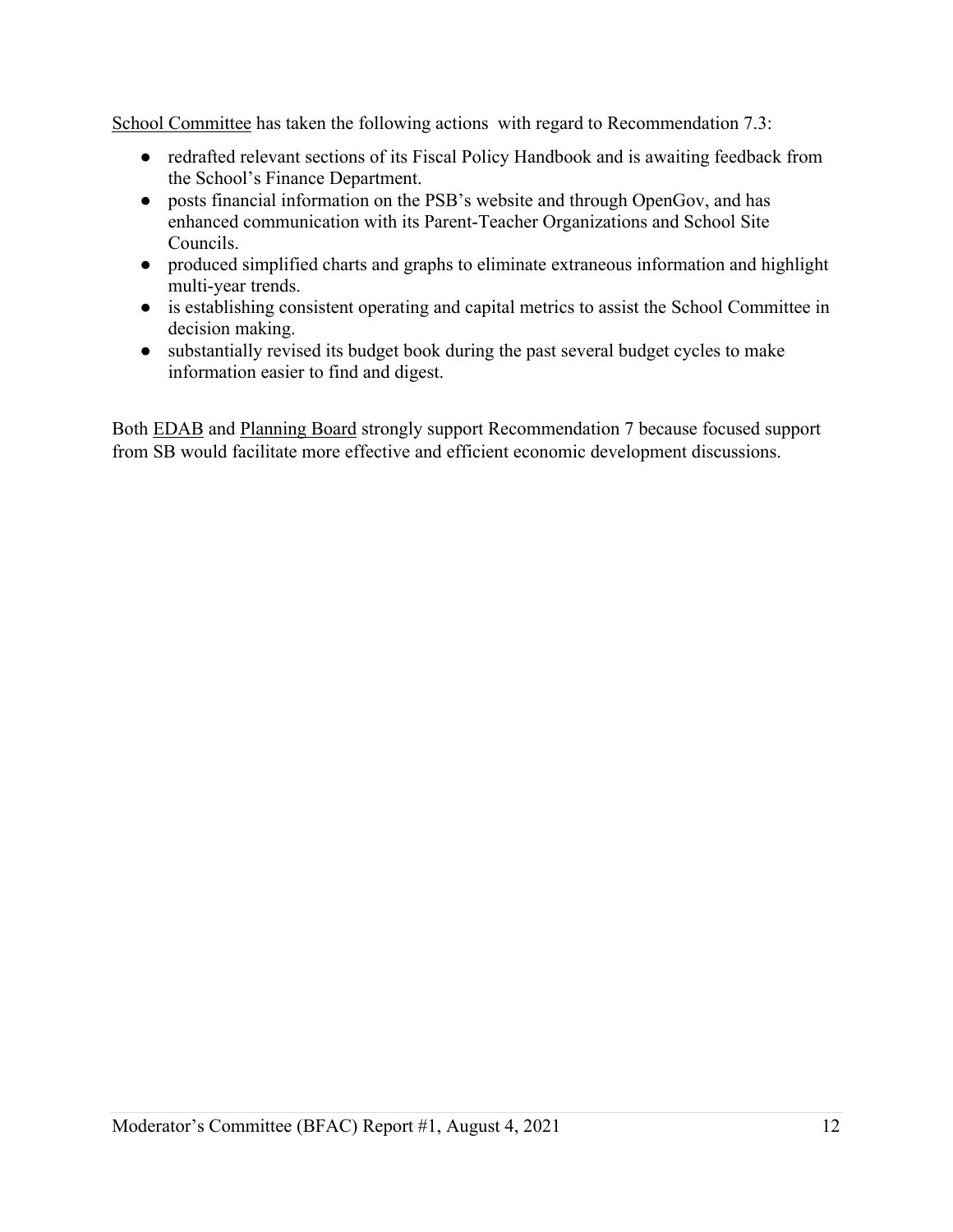## **Recommendation 8. Town-School Partnership**

Revisit the structure, including the revenue allocation formula, of the Town-School Partnership to ensure that it is better understood and that it best meets the needs of the Town and Schools in a dynamic manner.

Quoting from the Town Administrator's FY22 Budget Message:

"Throughout the fall and winter, I convened frequent budget meetings among representatives of the Select Board, School Committee and Advisory Committee to share budgetary information and seek guidance in developing the FY 2022 budget. Finally, we amended the revenue allocation formula as part of the Town School Partnership. Instead of multiple adjustments to an arbitrary 50/50 revenue sharing model, the new formula first deducts shared Town expenses, then applies a percentage that more accurately reflects the traditional share of the School budget. For Fiscal Year 2022, this net revenue amount allocated to the School budget is 60.2%, reflecting the share of the prior year's budget before adjustments were made due to COVID."

This change has addressed the misperception about the 50/50 split, and staff are continuing to work on allocation of shared costs. However, there are many other aspects of the recommendation that appear to remain unaddressed, including revisions to the TSP document, the creation of a manual, and the other items enumerated in the BFAC report.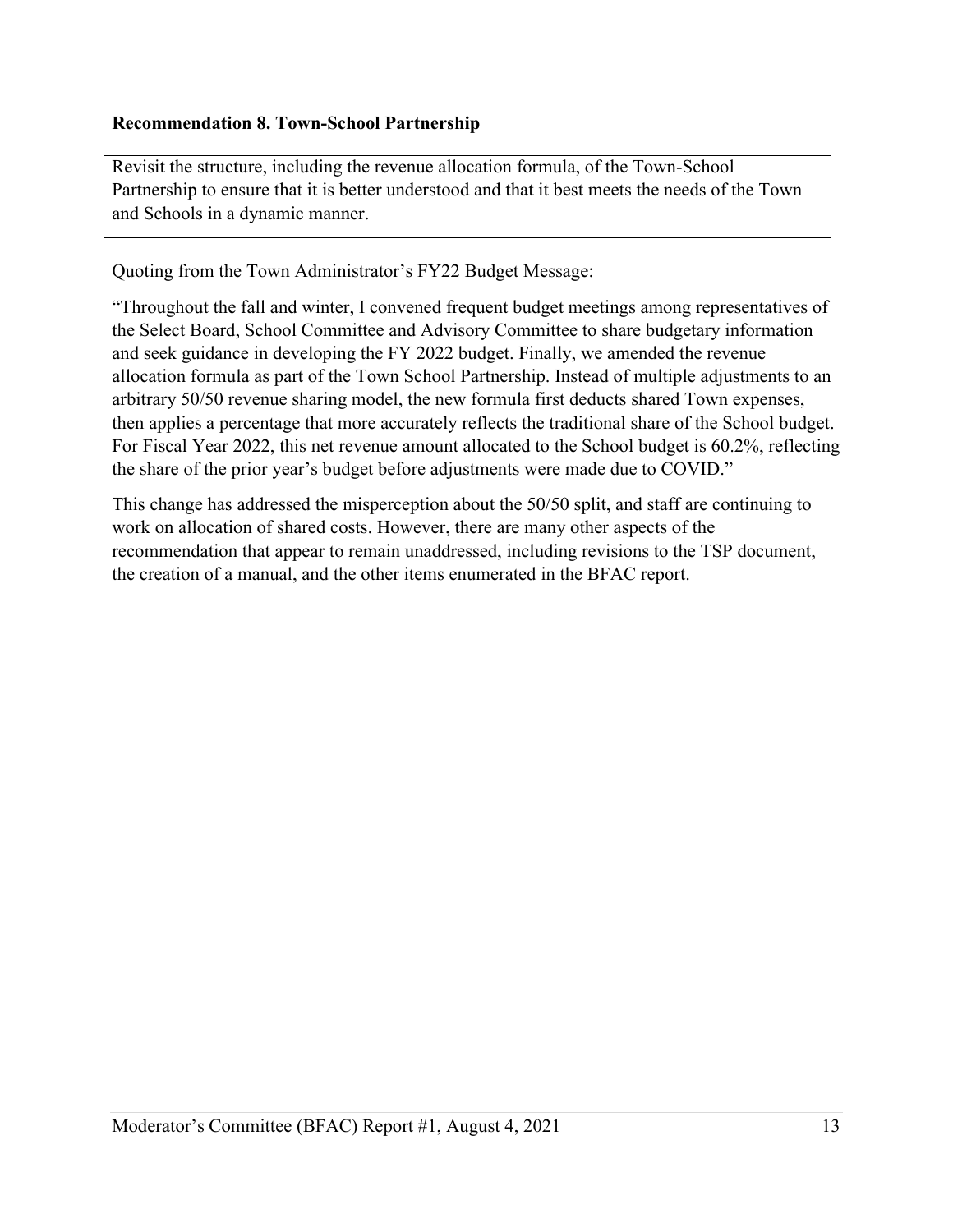## **Recommendation 9: Capital Planning**

Create an enhanced capital planning process covering the Town and Schools, including regular periodic evaluation of town-owned assets.

The BFAC report raised a number of serious concerns about the Town and Schools' capital planning process, including that the Town's "Capital Improvements Program (CIP) process functions primarily as a budgeting exercise," lacks "a Town-wide analytical, criteria- based framework to evaluate...relative merits," and that investments "in streets and roadways, information technology, and analytical infrastructure are below what is required to deliver the quality and scale of public services that the Town has historically provided."[3](#page-13-0) BFAC recommended that the Town and Schools create comprehensive assessments, updated annually, to report the existing conditions and deferred maintenance to clearly convey to Town Meeting and the public the magnitude of required capital improvement and maintenance work. BFAC further recommended developing, and updating annually, a comprehensive Long-Term Capital Investment Plan (LTCIP) having a ten-year (rather than the current five-year) horizon. BFAC also recommended that planning be done with greater analytical and strategic rigor. BFAC noted that this will require an additional staff position.

The Town's financial planning process remains tactical and not strategic. For example, it assumes that 7.5% of the Town's revenues will be sufficient to fund the Town's capital needs, rather than using an analytically rigorous process to determine how much capital funding is needed to maintain the Town's assets at levels deemed to be "appropriate" as determined by elected officials with public input.

Advisory Committee agrees with the BFAC report's finding that capital planning is now a shortterm budgeting discussion rather than a long-term planning process. AC also noted that Schools have accumulated a maintenance backlog amounting \$16+ million, a figure that is increasing every year.

School Committee wants more rigorous, systematic, and thoughtful discussions around capital planning. The newly appointed Superintendent and Deputy Superintendent for Administration and Finance might prioritize the issues raised in Recommendation 9.

<span id="page-13-0"></span>Select Board delegated their response to the Town Administrator. Deputy Town Administrator noted that the Parks and Open Space has an excellent capital planning model that is being expanded throughout DPW and potentially other departments. It was unclear whether resources would be allocated to conduct more comprehensive studies to regularly assess the condition of Town and School assets.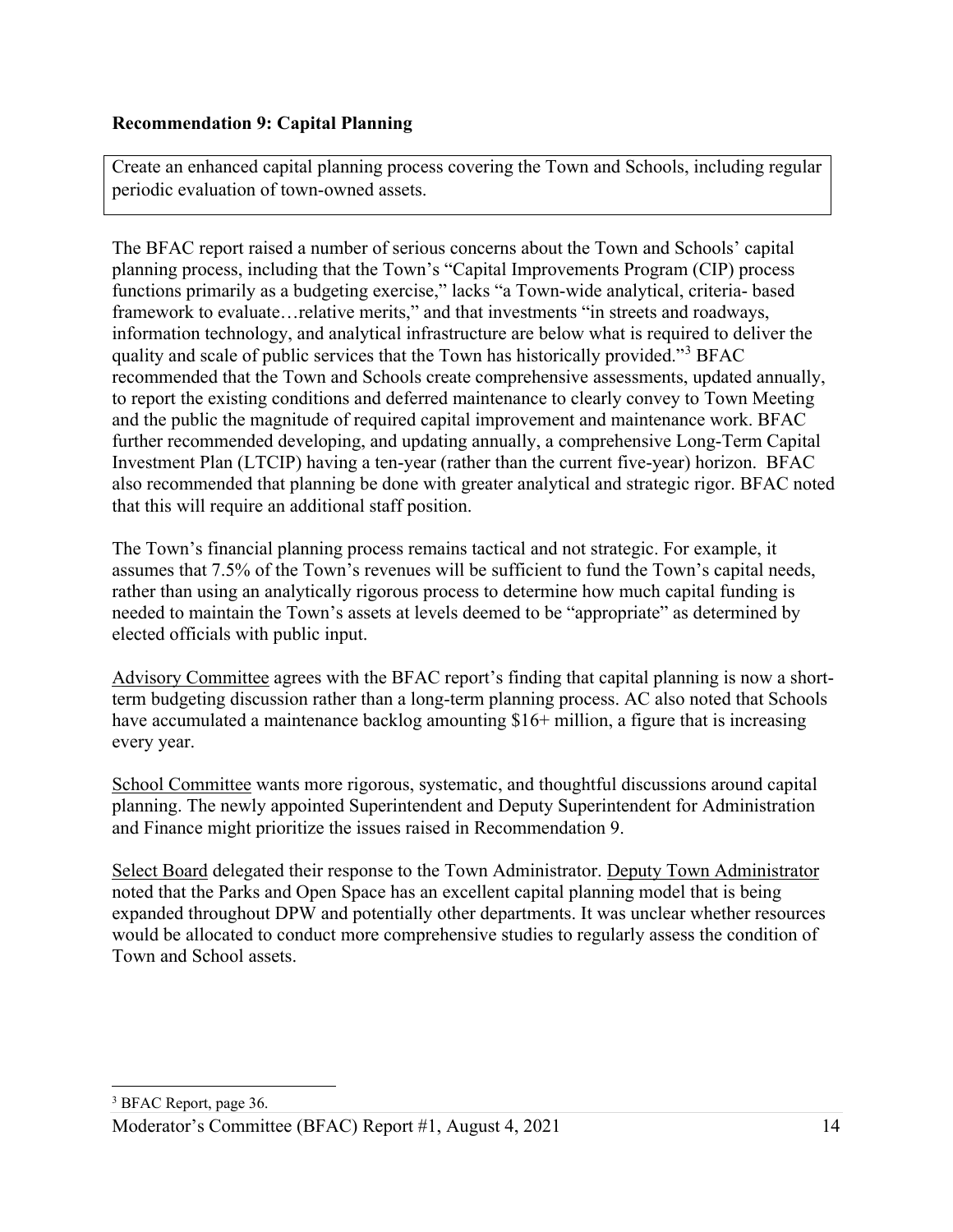# **Recommendation 10. Annual Financial Improvement Plans (FIPs)**

Develop annual Financial Improvement Plans (FIPs) to pursue high impact opportunities to increase revenues (e.g., PILOT program, AirBnB fees, building utilization) and better manage costs (e.g., special education medical expenses, building maintenance, new school construction standards, playgrounds and fields).

Select Board: Response deferred to Town Administrator.

Town Administrator supports systematically evaluating proposals and opportunities and quantifying an effective return on investment. It was reported that some departmental requests, such as expansion requests, use a FIP Model of sorts, with required associated reporting and analysis. There is not a consistent or formal process across departments, the expansion of which would require additional training of staff and resources for department heads. Currently, there is a proposal to use American Recovery Plan funds to add at least one FTE to the town's budget team, possibly as early as Q1, 2022. An additional FTE might be added, but timing is unclear.

School Committee: Conducting periodic program reviews including financial considerations is part of School Committee's work. For example, the math curriculum recently underwent a program review, a similar review of Enrichment and Challenge Services is underway, as well as beginning review of some aspects of special education.

School Committee has had discussions regarding physical/operational aspects impacting financial planning, (space use, bus operations, school food service), separate from teaching and learning. The School Committee has also considered other opportunities for program improvement, cost management and management of revolving funds.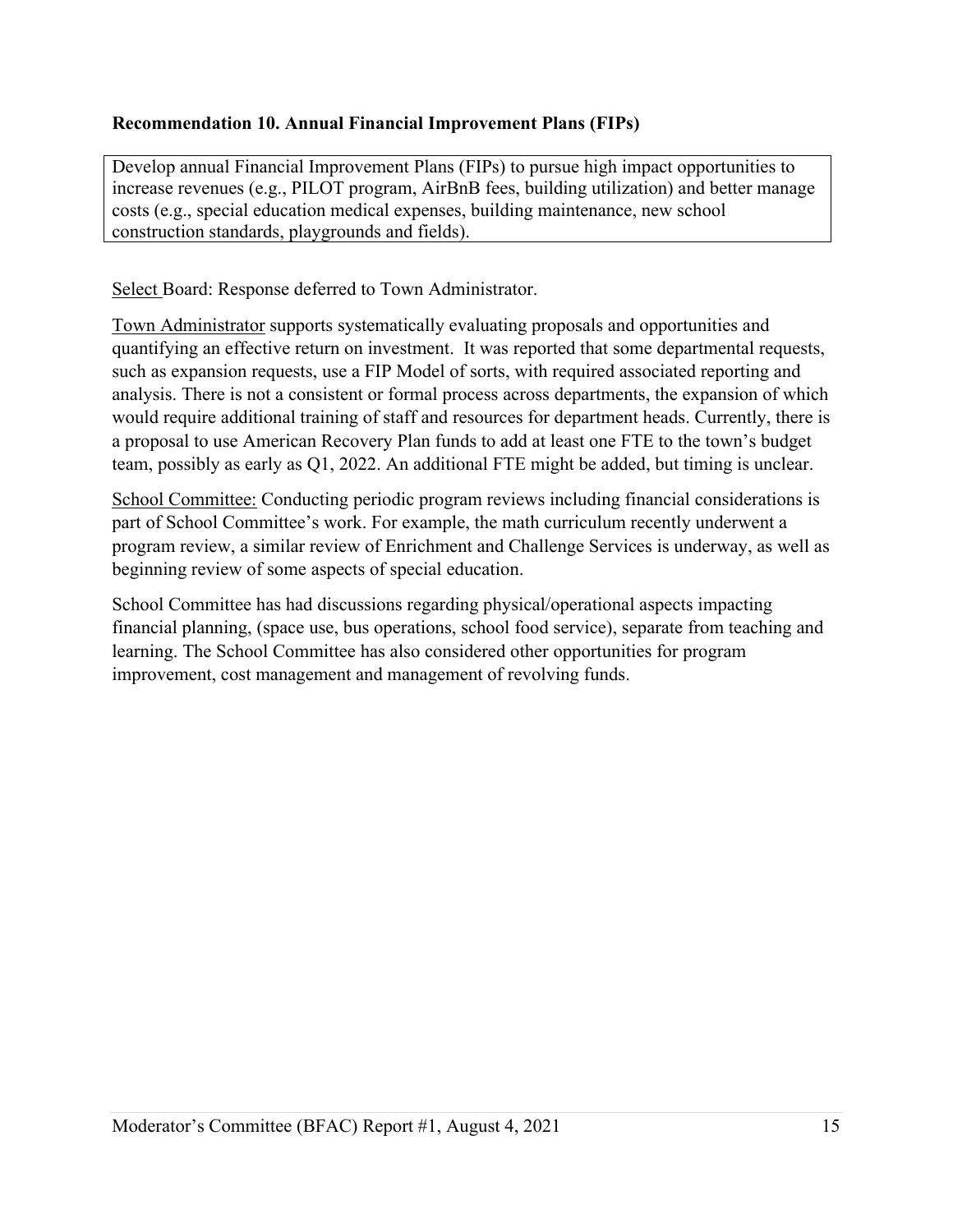## **Recommendation 11. Annual FIP Assessment and Reporting**

Annually assess and publicly report the extent to which any projected cost reductions or revenue increases in the Financial Improvement Plans actually materialize and why any shortfalls arise. Seek outside independent expertise to a) assist, as needed, in the evaluation and refinement of Financial Improvement Plans, and b) to provide independent monitoring of the Town's and Schools' compliance with Financial Improvement Plans and the BFAC Implementation Plan. The Urban Institute and the Bloomberg Harvard City Leadership Initiative are two widely respected organizations that may provide such services for modest (or no) cost. It is not required that a single entity provide both services described above.

Select Board: Response deferred to Town Administrator.

Town Administrator: Early outreach to The Urban Institute occurred in 2020, but it was difficult to keep momentum given the pandemic and time management/oversight constraints. The Town Administrator is eager to consider such a partnership and plans to leave this as an open item for possible implementation in the future.

School Committee embraced this recommendation and will take it up with the new Superintendent.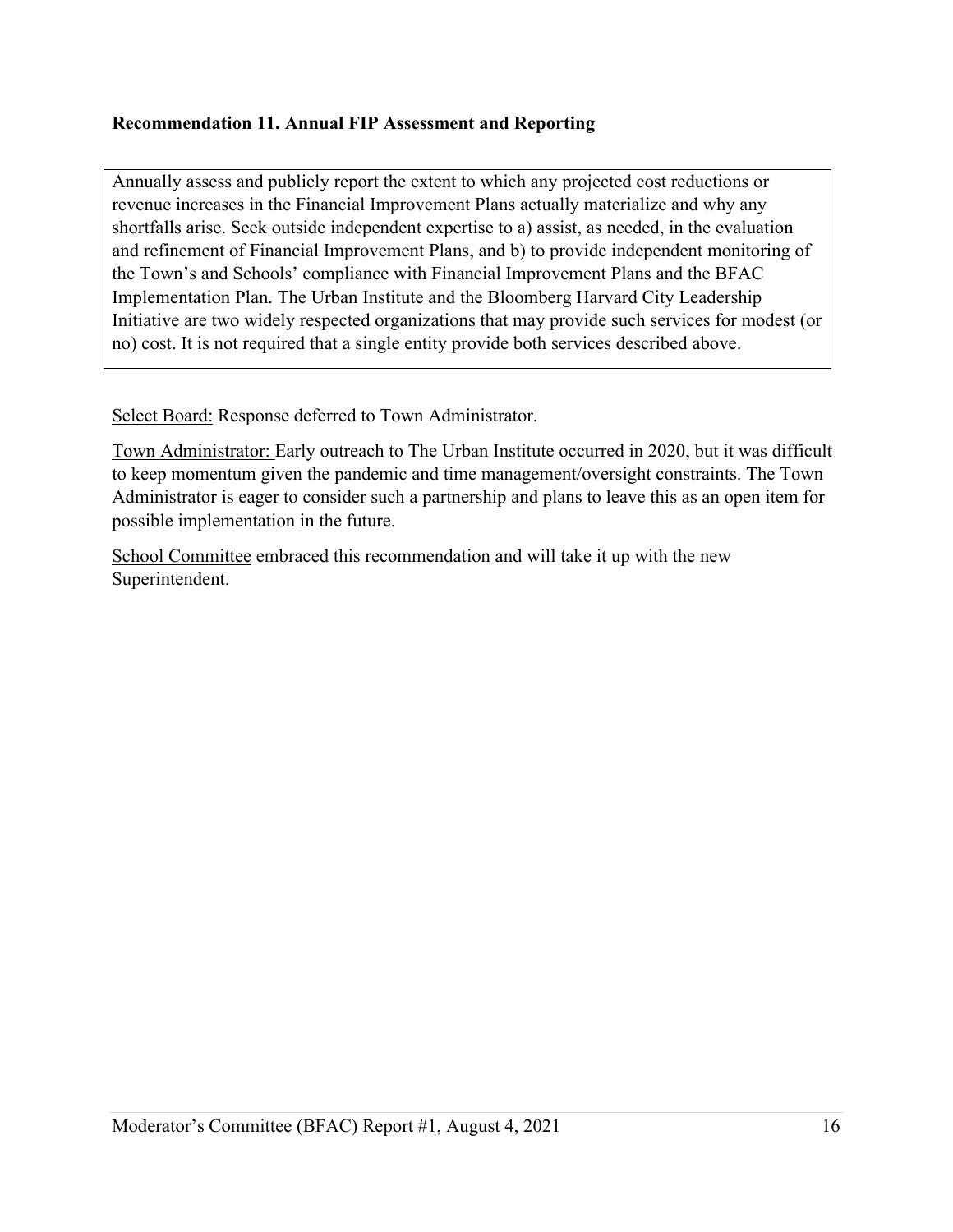## **Recommendation 12. Aggressively Pursue New Economic Development**

Aggressively pursue new economic development to increase the vibrancy of the town's economy, generate new property tax revenues, minimize the burden on residential taxpayers, and expand payment in lieu of taxes (PILOT) revenues. To this end, enact zoning changes to incentivize new development and encourage increased density in designated areas. A significant commitment to strategic planning and public education will be necessary to achieve this goal.

EDAB unanimously endorsed Recommendation 12 and wrote to SB encouraging it to also endorse it, copying AC. SB did not respond. EDAB is focused on enhancing tax revenue through new real estate development initiatives but is deeply concerned that several challenges are impairing implementation:

- Slow execution of 2005 Master Plan: Of the four mixed-use corridors identified for economic development by 2015, only one study has been started. As a result, the Town remains in a reactive posture, unable to generate significant economic development beyond one-off parcels proposed by developers.
- Understaffing: The Planning Department is significantly understaffed to carry out the work necessary to support accelerated economic development.
- Outdated zoning: Many commercial developers stay away from Brookline because present zoning is inadequate for financially feasible redevelopment and seeking one-off zoning changes is expensive, time consuming, and risky.
- Reactive versus proactive political support: EDAB would like SB to more aggressively review and commit to economic development efforts that a majority can support, and be more engaged in driving them to realization. needs.
- Unsettled politics: The lack of consensus around high-density mixed-use development (that includes residential) along the mixed-use corridors will delay and/or prevent implementing a long-term economic development strategy for organic new tax growth development. There is concern that the current citizen-led effort in favor of a new town-wide, neighborhood-based comprehensive planning and zoning study will result in further delays of new economic development.

Planning Board is deeply involved in the practical realities of economic development projects as they advance through regulatory review. They may decide to take up strategic questions, such as proposing zoning changes, to become more proactive. They expressed similar concerns about developer uncertainty resulting from our outdated zoning bylaw. They suggested that Brookline establish a commercial linkage program to generate more public benefits.

Select Board Member John VanScoyoc chairs the Boylston Street Corridor Study. However, the Select Board does not appear interested in taking more of a leadership role, appears uninterested in BFAC Recommendation 7 of naming a Select Board Member to lead on economic development, and has apparently not advocated strongly in its budget discussions to add staff to the Planning and Economic Development Department that would facilitate/accelerate this agenda.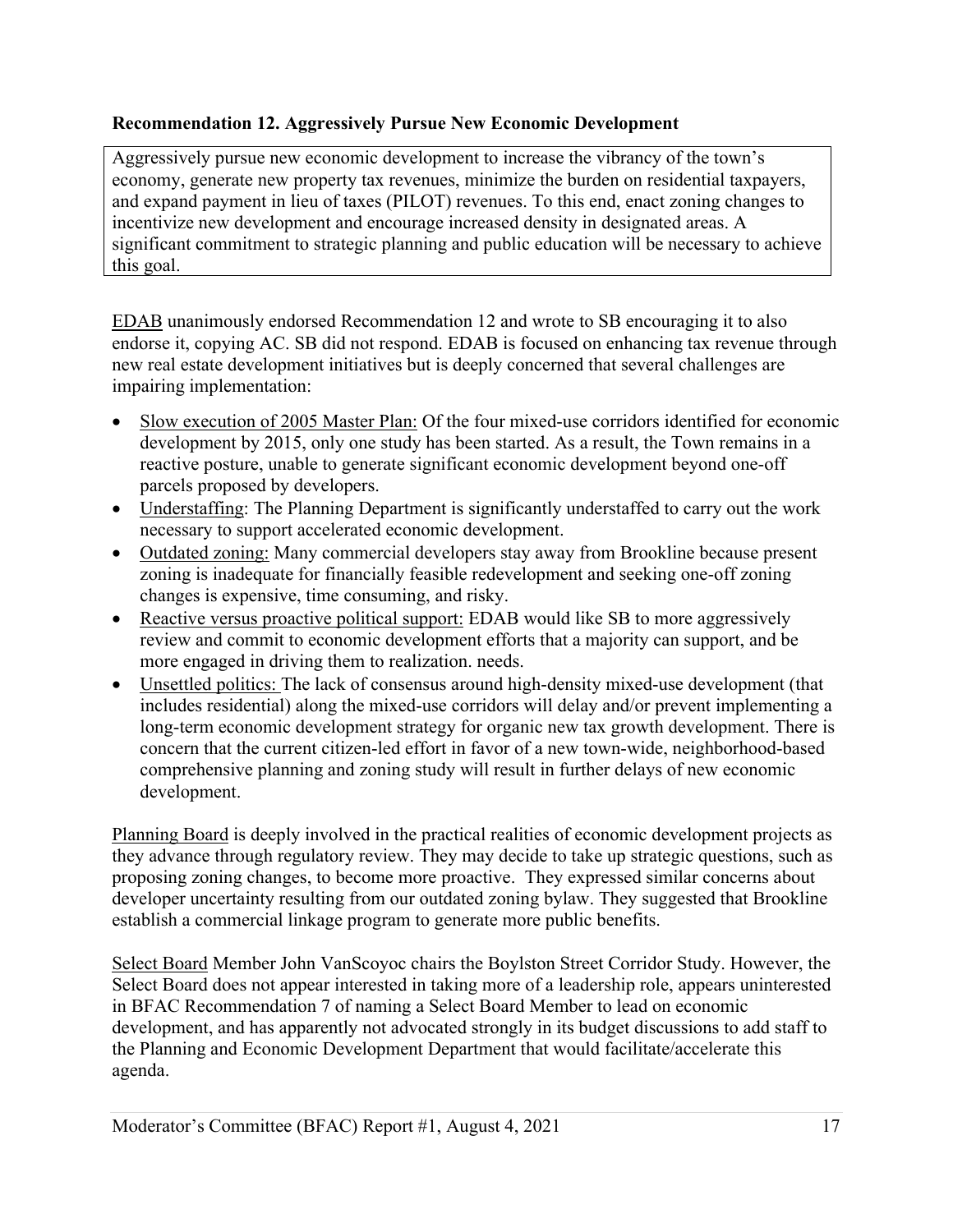Town Administrator supports new economic development but has not prioritized any significant staffing increases in the Planning and Economic Development Department. He believes that PILOT agreements are almost impossible to initiate or improve unless a non-profit is seeking zoning relief which offers the town some leverage. He also believes that little additional revenue could be found through revising the Town's PILOT program.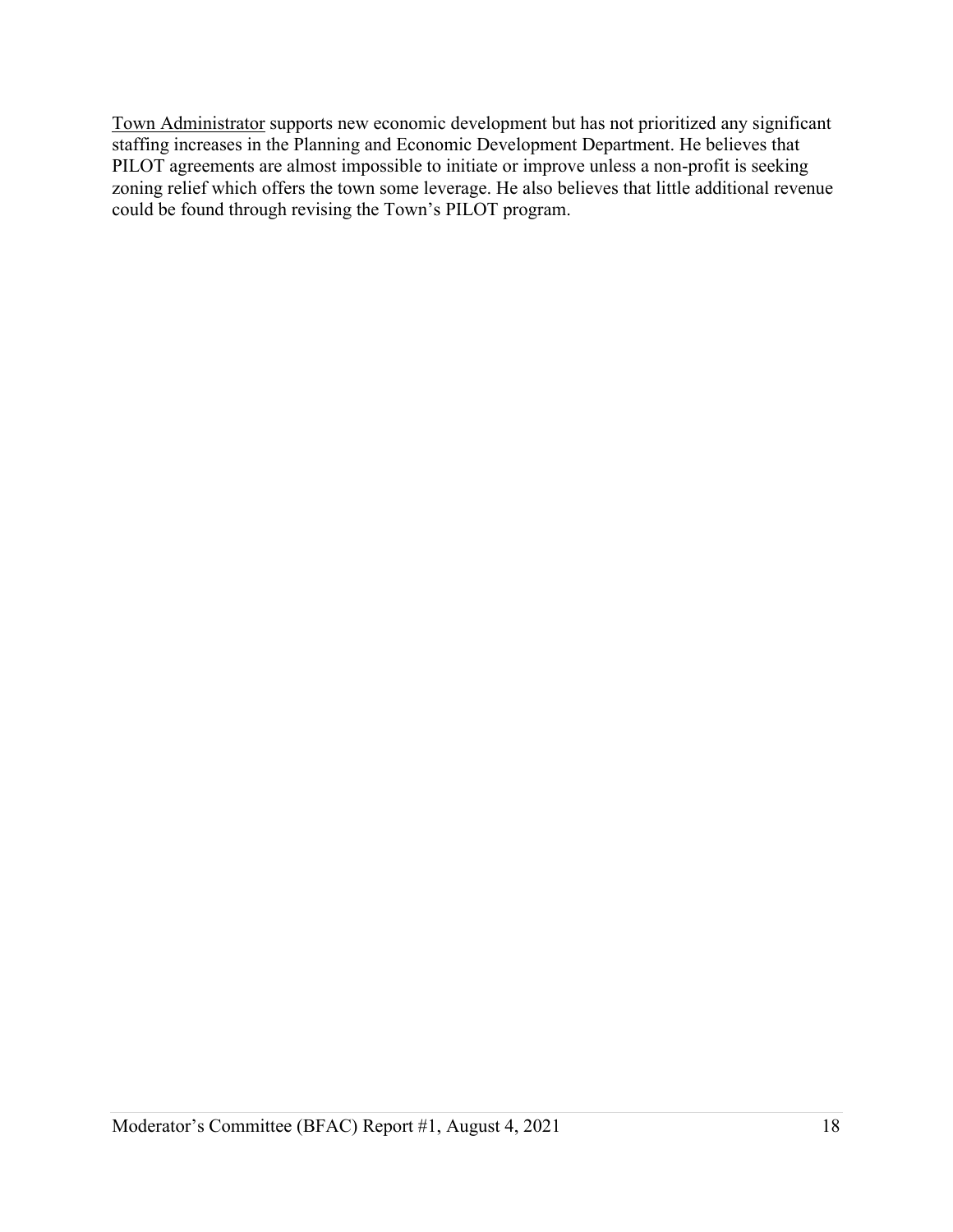## **Recommendation 13. Maintain Minimum Reserves**

Recommit to maintaining or exceeding, except for periods of extraordinary circumstances, minimum reserve levels established in the 2011 Fiscal Policy Review Committee Final Report; to restore funding as soon as possible to meet those thresholds; to add to present Stabilization Fund policies a minimum requirement; and to implement a new policy to increase overall fund balances to a target of 15 percent of Revenues within four years. (AA:  $30\% \ge n > 15\%$ )

- **13.1.** Restore unassigned fund balance minimum 10 percent of Revenues, with a target of 12.5% of Revenues.
- **13.2.** Establish a Stabilization Fund Policy of minimum annual funding equal to 0.67%of Revenue
- **13.3.** Replenish and maintain the Stabilization Fund at 50% of the new Unassigned Fund Balance target.
- **13.4.** Establish a Total Fund Balance (total reserves) policy with floor of 12.3% of Revenues, with a goal of 15%

BFAC's Recommendation 13 urged actions be taken by the Select Board and Advisory Committee to maintain adequate minimum financial reserves. Specifically, the recommendation called on the two groups to take the necessary steps to bring the Town back into line with its stated reserve policy, to improve existing fiscal policy by adding (and implementing) a policy concerning the appropriate minimum balance in the Stabilization Fund, and to develop a new policy guiding total fund balance.

Select Board has begun to implement Recommendation 13 but cautions that, given the scale of the called for increases in reserves, plans to fully implement this recommendation in phases over several years. Starting in February 2021the Board began to make investments in reserves as part of the annual budget process – an additional \$3.8M was directed to the Stabilization Fund in FY21 and FY22 – and plans to continue to use the Stabilization fund as the mechanism through which Brookline's unassigned fund balance will be restored. This aligns with an Unassigned Fund Balance policy the Town Administrator proposed to the Select Board in February 2020. The Select Board has also made a conscious effort to increase total fund balance and it grew from 12.23% in 2020 to 12.44% in 2021. The Town Administrator was uncertain whether Recommendations 13.2 and 13.4 had been formally adopted, but will insure all necessary votes are taken before the end of 2021.

Advisory Committee believes the Select Board is primarily responsible for implementing Recommendation 13, and that the Audit Committee is in the best position to retrospectively monitor compliance with the Town's reserve policies.

AC pointed to the investment in reserves included in the FY22 budget, despite the revenue decline due to Covid-19, as an example of the steps that have been taken to date. This brought the Total Fund Balance into line with the minimum recommended by the rating agencies.

Structural changes discussed under Recommendation 3 may enable the AC to be more proactive in evaluating whether proposed budgets comply with the Town's stated financial policies. A subcommittee focused on long-term financial issues including reserve policies might be created.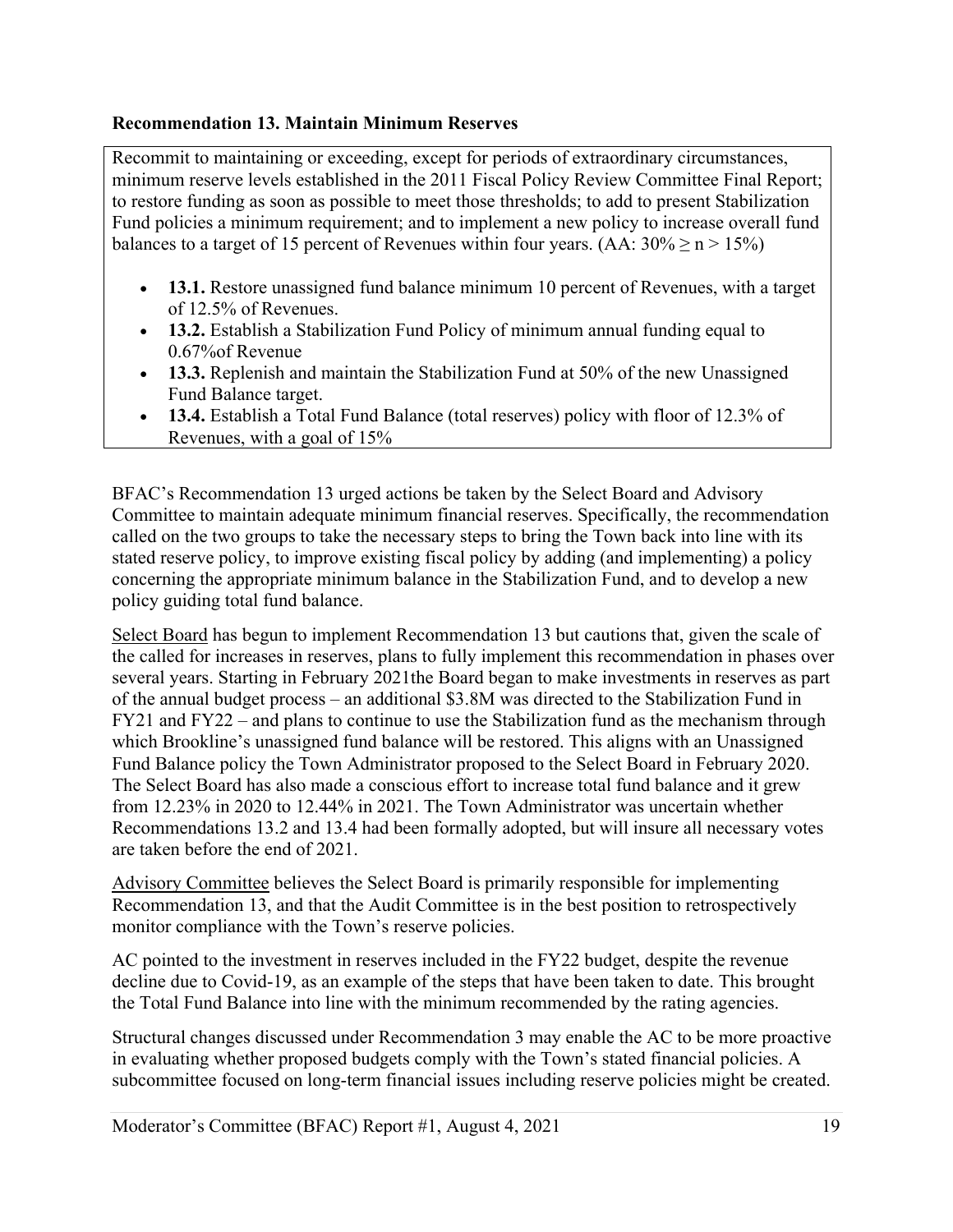### **Recommendation 14: Establish a Maximum Debt Policy**

Establish a maximum debt policy based on the ratio of Direct Debt to Operating Revenue to not exceed the requirement for the A level credit rating and a formal goal of achieving a Net Direct Debt to Revenue ratio at the AA level credit rating. In addition, commit to full disclosure of existing, proposed, and planned borrowings when asking voters to approve new debt exclusions. Finally, commit to the continual evaluation of alternative debt structures so as to balance cost, fairness, and the maximization of borrowing flexibility.

- **Recommendation 14.1.** Set policy to have Net Direct Debt (total debt level) divided by Revenue to at least the A level  $(0.67x \le n \le 3x)$
- **Recommendation 14.2.** Set a goal to achieve Net Direct Debt divided by Revenue to at least the AA level  $(0.33x \le n \le 0.67x)$  by FY36.
- **Recommendation 14.3.** Commit to full disclosure and transparency of existing, proposed and planned borrowings when asking taxpayers to approve new debt exclusions

BFAC's Recommendation 14 concerns debt and debt service costs. BFAC assigned primary responsibility for taking actions in response to the three sub-recommendations to the Select Board. Generally, Recommendation 14 calls on the Select Board to consider the impact new debt would have on the ratios outlined in the so-called "Moody's Scorecard" and to disclose additional information to "taxpayers" about existing and potential forthcoming debt.

Select Board has yet to take up consideration of Recommendation 14 citing the need for research into the financial, political and practical impacts of its implementation. Specifically, SB will seek input from its financial advisor and representatives of Moody's regarding the impact of recommendations 14.1 and 14.2 on the Town's ability to borrow and on its credit rating, respectively. SB also plans to assess the political implications. No date was discussed for completion, but SB hopes to start both efforts in the next few months. Town Administrator described two challenges to disclosing proposed and planned borrowings. First, budgets and timelines for large projects are not always available when debt exclusions are being planned. Second, the law limits the information that the town can present to the public once a debt exclusion has been placed on the ballot.

The Advisory Committee expressed concern about the Town's current lack of a true capital budget and capital planning process in their comments relating to Recommendation 9. This signals their concern that the Select Board and Town Administrator do not currently undertake the planning work necessary to comply with Recommendation 14. If a true capital planning process does not currently exist, unexpected necessary capital expenses could arise in the future that will prevent adherence to the debt ratios called for in 14.1 & 14.2.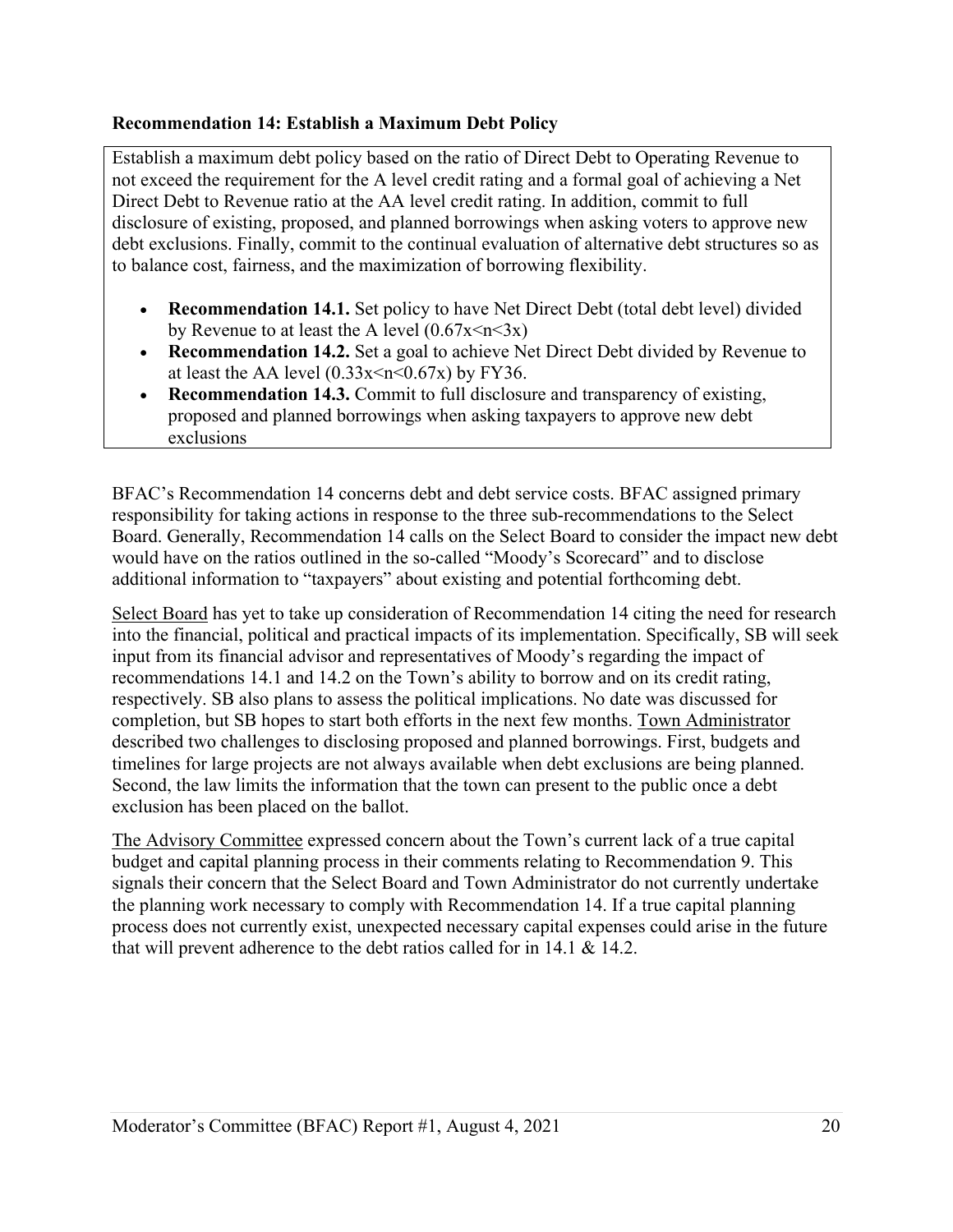# **Recommendation 15: Strategic Override Plan**

Develop a strategy to plan for periodic operating overrides to supplement the resources provided by recommendations 11 through 13 in order to meet the community's expectations of more and better services from the Town and Schools while addressing concerns that would accompany growing the tax base exclusively via accelerated economic development. To mitigate the dilutive impact of operating overrides' impact on reserve ratios, require operating override requests to be "grossed up" to provide sufficient additional funds to maintain reserves at targeted ratios and to recognize the additional financial risk associated with the newly approved greater financial obligations. Override resource allocations should be regularly evaluated for effectiveness in keeping with Recommendation 6 above.

- **15.1.** Any tax should be designed to allow for the broadest range of uses possible
- **15.2.** Voters must be provided more information when presented with future override and debt exclusion ballot questions
- **15.3.** As the Town develops plans, it must provide its taxpayers with the information that allows them to evaluate those plans and their costs on a basis entirely different from the current piecemeal approach
- **15.4.** Enact a policy to include in operating override requests the additional amounts necessary to maintain reserves

The BFAC report noted that economic development, local fees and taxes, payments in lieu of taxes (PILOTs), and operating overrides are the four levers the Town has to increase revenues to help address the structural deficit. Municipalities can raise tax revenue on the existing tax base beyond 2.5% through a referendum to approve an operating override, but placing overrides on the ballot requires Select Board approval. The BFAC report noted that "Developing a realistic plan for periodic capital overrides and operating overrides through stronger integrated financial planning and coordination among the Town and Schools is a key ingredient for maintaining more predictable tax increases."[4](#page-20-0)

Select Board has not discussed Recommendation 15, this subject has not been on the agenda of a Select Board meeting, and they are unlikely to discuss this idea. Similar to Recommendation 14, Town Administrator reported it is a challenge to provide detailed information on overrides because Massachusetts law expressly prohibits town governments from sending out or publishing any information about items placed on a ballot, even if it's perceived as informational.

<span id="page-20-0"></span><sup>4</sup> *BFAC Final Report*: *February 5, 2020,* pages 7-8,

Moderator's Committee (BFAC) Report #1, August 4, 2021 <https://www.brooklinema.gov/DocumentCenter/View/21168/February-5-Final-BFAC-Report>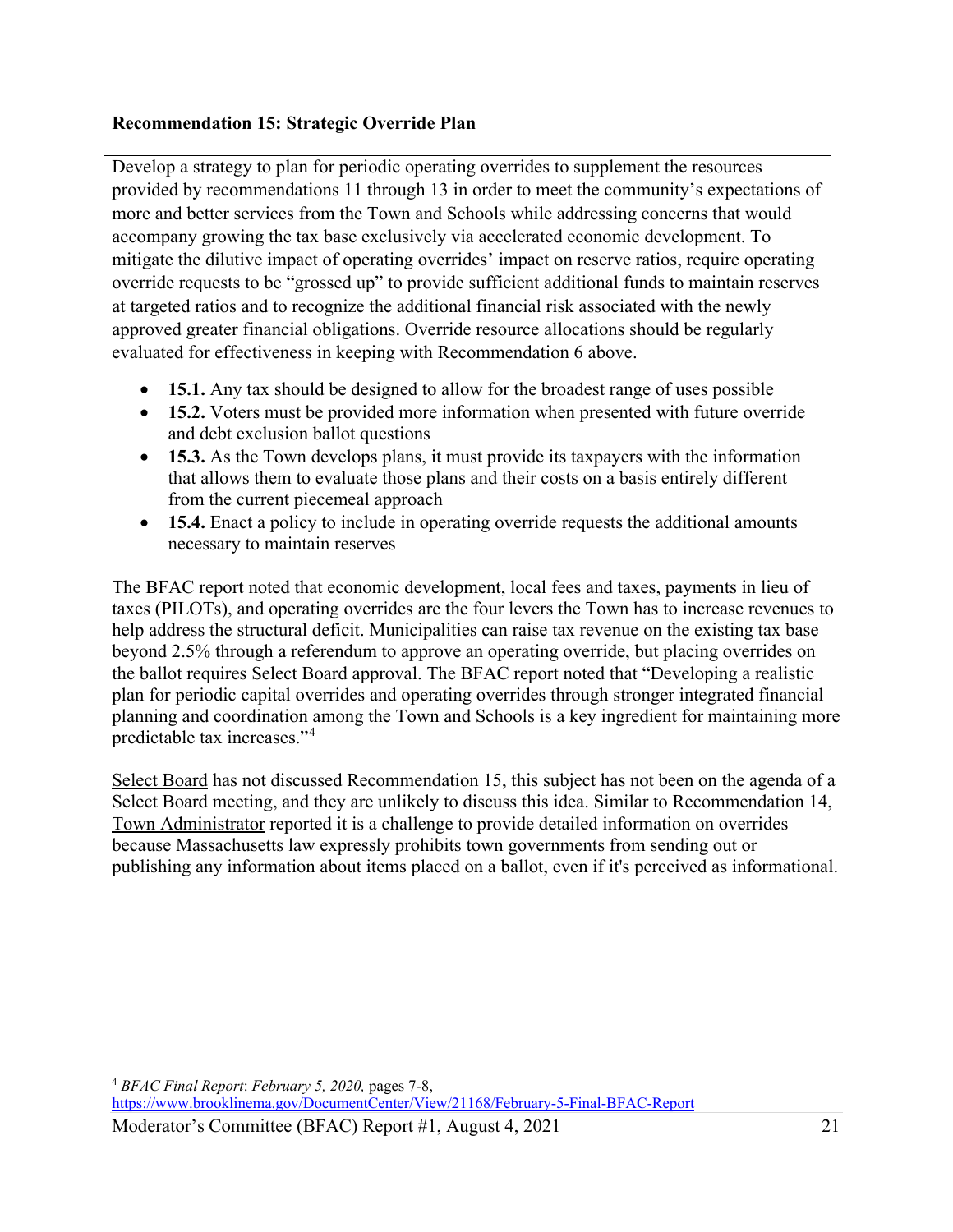## **Recommendation 16. Single Town-School Financial Model**

Consolidate Town and School financial planning into a single integrated financial model that reflects fully allocated costs between the Town and PSB for use in all Town and School budgeting, investment, and forecasting decisions.

Select Board and School Committee do not support combining their financial plans into a single document, but both have expressed interest in achieving better financial integration and information sharing. The OpenGov platform should facilitate this process and foster alignment of policies and timelines. All look forward to working more closely on this recommendation now that a new Superintendent and Deputy Superintendent for Administration and Finance have been hired.

Advisory Committee expressed its support for a unified model, and its frustration at what it sees as institutional resistance.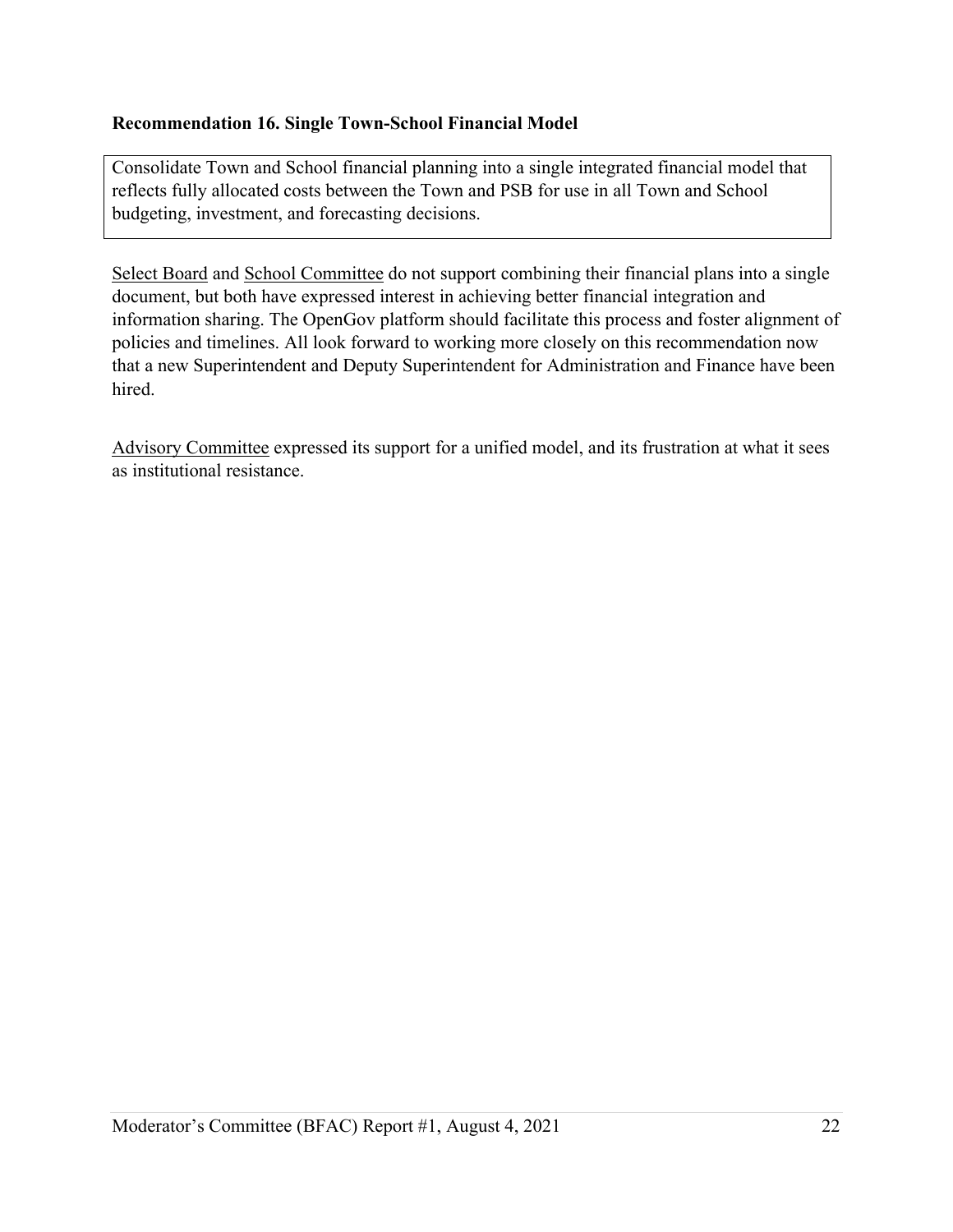## **Recommendation 17: Annual Review of Moody's Scorecard**

Annually compare the Town's financial position to the Moody's Scorecard criteria in order to assess and address any vulnerabilities to preserving Brookline's AAA credit rating.

Advisory Committee: There is no opposition to this recommendation. AC views the Moody's assessment metric as part of AC's budget review process, but it has not yet been implemented. The AC views Moody's scorecard as a good guide to what our financial policies should be, even though the scorecard is issued with the narrower intent of explaining Moody's rating of Brookline's bonds.

Select Board/Town Administrator: This recommendation was considered and accepted. The Moody's review is completed by the Finance Director.

School Committee recognizes and appreciates the role of schools in the town's debt service but has not yet had time to consider or formally vote on implementation of this recommendation.